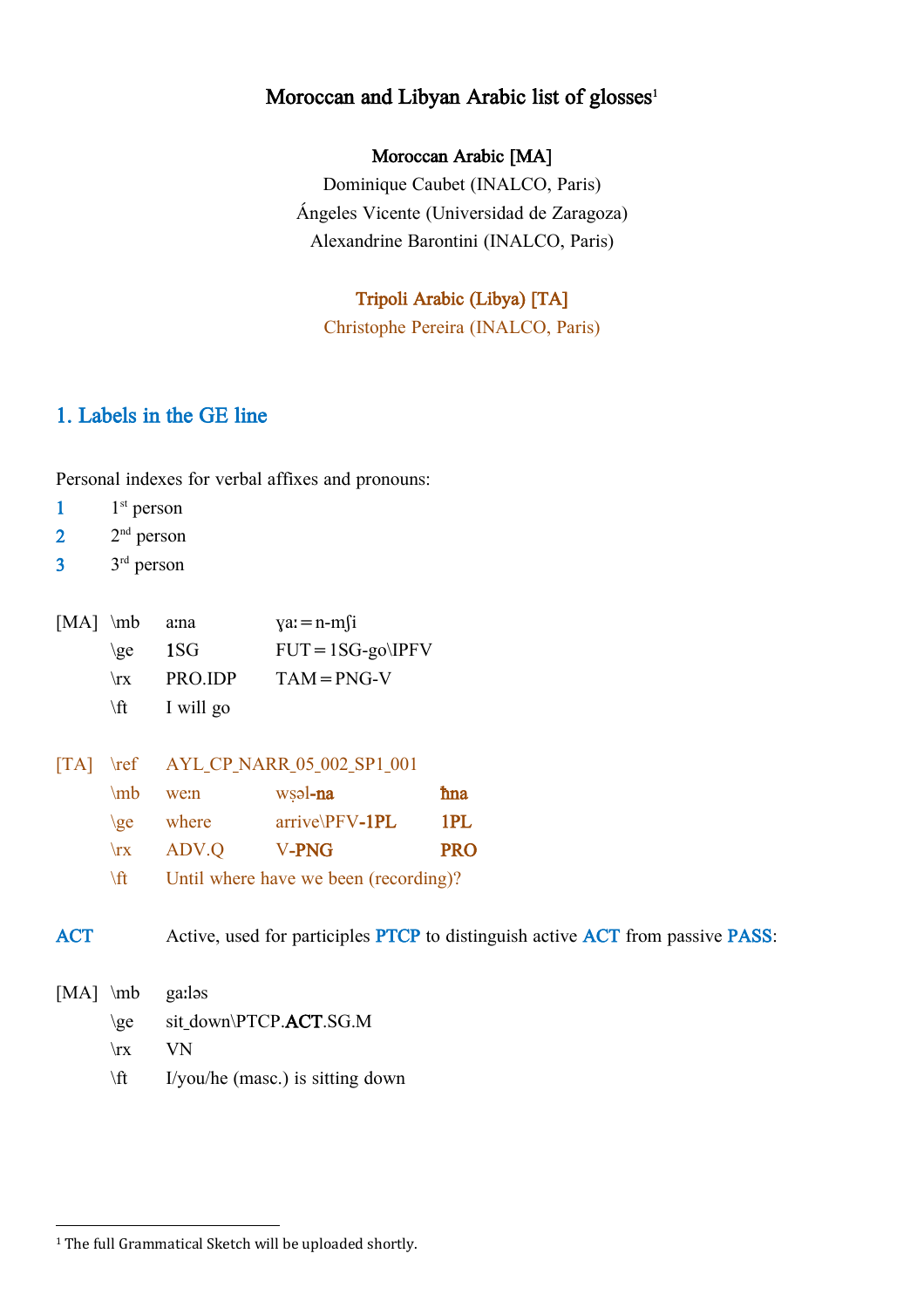[TA] \ref AYL\_CP\_NARR\_04\_076

\mb waːləʕ-a

\ge burn\PTCP.ACT-F

\rx VN-PNG

 $\forall$ ft (The fire is) burning

CONT Continuous. This label is used with negation particles in Moroccan and Libyan Arabic. See NEG.CONT

CS Construct state. It is one way to express possession or close relation, also called the synthetic construction, as opposed to the analytic construction with a possessive particle. It is marked only when there is morphological evidence (feminine nouns and numerals):

- [MA]  $mb$  xdəm-t=i
	- $\qquad \text{work-F}\text{CS} = \text{POSS}.1SG$
	- $\forall$ rx N-PNG = PRO.PNG
	- \ft my work
- [TA] \ref AYL\_CP\_NARR\_04\_195

|              | $\mathbf{m}$ xurd | ra: $\hbar$ - $\mathbf{t} = \mathbf{k}$              |
|--------------|-------------------|------------------------------------------------------|
| $\{$ ge $\}$ |                   | $take\text{MP}$ [2SG.M] rest- $F\text{CS} = OBL.2SG$ |
| $\mathbf{r}$ |                   | $N-PNG = PRO.PNG$                                    |

- \ft Relax yourself
- DEF Definite article:
- [MA]  $\infty$  əd = dərb
	- $\ge$  DEF = street
	- $\rrbracket$  DET = N
	- \ft the street
- [TA] \ref AYL CP NARR 06 221

 $\hbox{mb}$   $\mathbf{əl} = \text{qəsş-a}$ 

 $\geq$  DEF = story-F

- $\forall$ rx DET=N-PNG
- \ft The story

DEM Demonstratives. In Moroccan Arabic, determiners are glossed in \ge line. Near and far deixis are also distinguished DEM.PROX and DEM.DIST: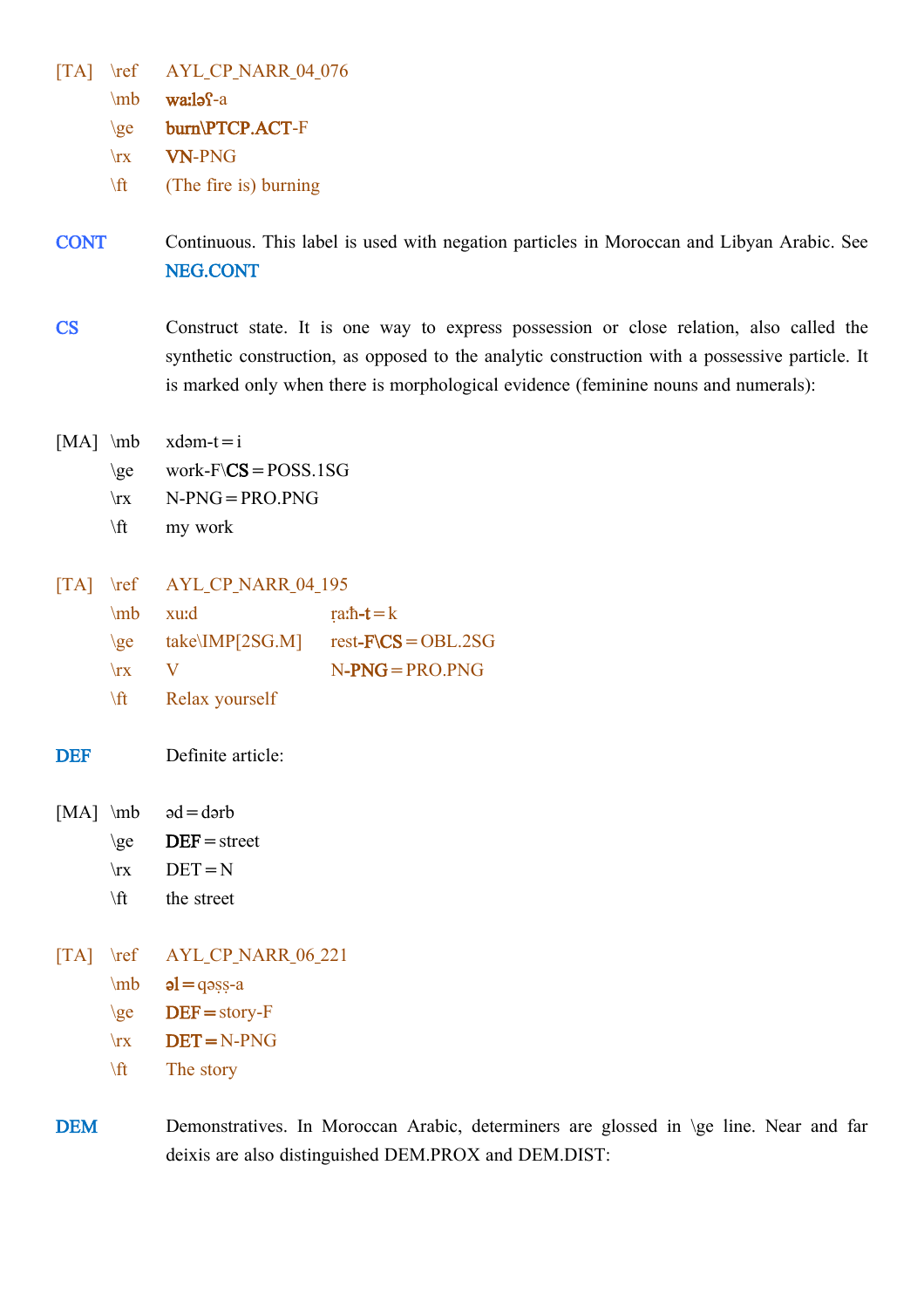|               | $[MA] \verb mb $                                        | $\text{had} = \rho = \text{g} = \text{g}$      |                    |
|---------------|---------------------------------------------------------|------------------------------------------------|--------------------|
|               | $\{ge\}$                                                | $DEM.PROX = DEF = ogre$                        |                    |
|               | $\mathbf{x}$                                            | $DET = DET = N.M$                              |                    |
|               | $\sqrt{t}$                                              | this ogre                                      |                    |
| $\mathbf{DM}$ |                                                         | Diminutive (for nouns and adjectives).         |                    |
|               |                                                         | [MA] \mb wli: $d=i$                            |                    |
|               |                                                         | \ge boy\DIM = POSS.1SG                         |                    |
|               |                                                         | $\forall$ rx $N = PRO.PNG$                     |                    |
|               | $\sqrt{t}$                                              | my little boy                                  |                    |
|               | $\begin{bmatrix} \text{TA} \\ \text{ref} \end{bmatrix}$ | AYL CP NARR 06 142                             |                    |
|               |                                                         | $mb = bne$ j-a                                 | $al = \frac{c}{2}$ |
|               | $\{ge\}$                                                | $DEF = girl\n DIM - F$ $DEF = small\n DIM - F$ |                    |
|               |                                                         | $\text{Tr}X$ DET = N-PNG                       | $DEF = ADJ-PNG$    |
|               | $\sqrt{t}$                                              | The small girl                                 |                    |
|               |                                                         |                                                |                    |

DIST Distal for demonstratives, as opposed to the proximal PROX. For demonstrative pronouns, near and far deixis are glossed as PROX and DIST respectively, plus gender and number information in the \ge tier:

|              | [MA] $\mb{$ ha:da:k | ha:di:k       | ha:du:k        |
|--------------|---------------------|---------------|----------------|
| $\chi$ ee    | <b>DIST</b> .M      | <b>DIST.F</b> | <b>DIST.PL</b> |
| $\mathbf{x}$ | PRO.DEM             | PRO.DEM       | PRO.DEM        |
| \ft.         | that                | that          | those          |

[TA] \ref AYL CP NARR 07 051

- \mb haːdiːka əl=ṃṃeːj-a  $\ge$  DIST.F DEF = water\DIM -F  $\forall$ rx **DEM** DET=N-PNG \ft That water
- DU Contrary to Tripoli Arabic where dual is commonly used (only with nouns and the agreement is in plural), dual is a more archaic construction in Moroccan Arabic since it only remains in set constructions for body parts or certain units of measures (time, pounds, inches etc.). The standard tag is used on the \ge tier:

[MA] \mb jawm-a:jn

- \ge day- $DU$
- $\forall$ rx N.M-PNG
- \ft two days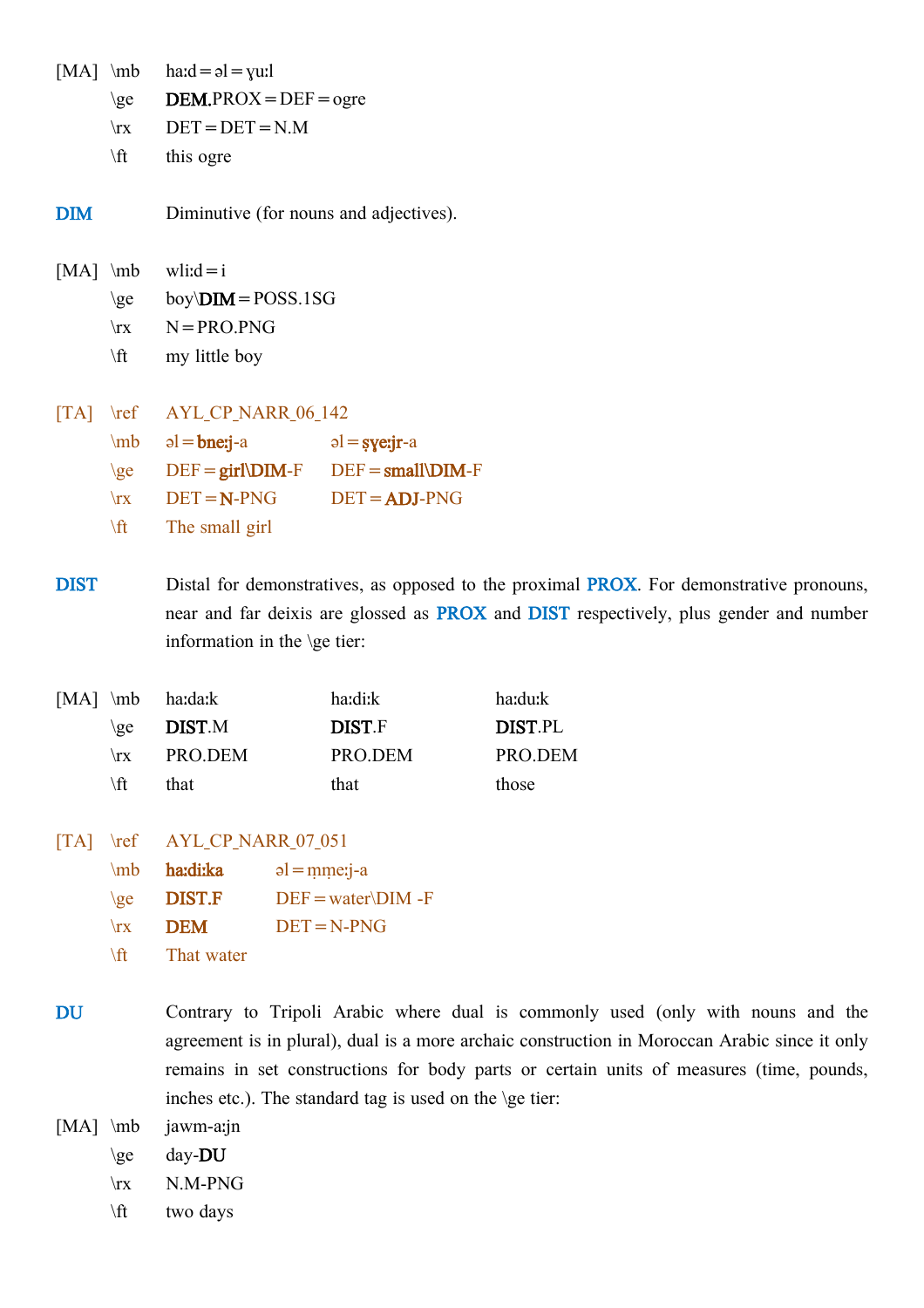[TA] \ref AYL\_CP\_NARR\_07\_100

\mb moːz-t-eːn

\ge banana-F\CS-DU

\rx N-PNG-PNG

\ft Two bananas

EXS Existential, used in Tripoli Arabic for the preposition  $f_i$  when it is used as an existential copula, always associated with COP:

[TA] \ref AYL\_CP\_NARR\_01\_5

| $\ln b$ fi   |                                          | <i>i</i> :ta:lja | ma   | $\hat{\mathbf{n}} = \hat{\mathbf{n}}$ | ba:zi:n            |  |  |  |
|--------------|------------------------------------------|------------------|------|---------------------------------------|--------------------|--|--|--|
| $\{$         | $\sin$                                   | Italy            | NEG1 | $EXS = NEG2$                          | barley_flour_gruel |  |  |  |
| $\mathbf{x}$ |                                          | <b>PREP N.PR</b> |      | $PTCL. NEG$ $COP.EXS = PTCL.NEG$      | N M                |  |  |  |
| \ft          | In Italy, there is no barley flour gruel |                  |      |                                       |                    |  |  |  |

F Feminine (for nouns, adjectives, verbo-nominals and affixes). In Moroccan Arabic, for nonovert marking feminines, the gloss F is provided in rx line, for example  $b$ *ant* > N.F.

| $[MA] \mb{\text{mb}}$ | \ge<br>$\mathbf{x}$<br>$\forall$ ft                                | $\hbar$ a: $\frac{7}{3}$ -a<br>thing- $F$<br>N-PNG<br>thing                               |                  |                                                                                                                                                                                                            |                                      |  |  |
|-----------------------|--------------------------------------------------------------------|-------------------------------------------------------------------------------------------|------------------|------------------------------------------------------------------------------------------------------------------------------------------------------------------------------------------------------------|--------------------------------------|--|--|
| $[MA] \mb{\in}$       | $\geq$<br>$\mathbf{x}$<br>\ft                                      | $qt = ha$<br>$kill$ \PFV = OBL.3SG.F<br>$V = PRO.PNG$<br>he killed her                    |                  |                                                                                                                                                                                                            |                                      |  |  |
| $\Gamma$ A            | $\lvert \mathbf{r} \rvert$<br>\mb<br>$\geq$<br>$\mathbf{x}$<br>\ft | AYL_CP_NARR_03_256<br>n-a:xəd-u<br>1-take\IPFV-PL<br>PNG-V-PNG<br>We take something light |                  | $f = \hbar a_3 - a$<br>$in = thing-F$<br>$PREP = N-PNG$                                                                                                                                                    | xfi:f-a<br>light-F<br><b>ADJ-PNG</b> |  |  |
| <b>FUT</b>            |                                                                    | $\hbar$ a: $=$ :                                                                          |                  | Future particle, in its full form <i>ya:di</i> , or in its reduced form, $ya =$ (and other variants, for<br>example ma: (ji, fa: di) in Moroccan Arabic, whereas Tripoli Arabic has the preverbs $b =$ and |                                      |  |  |
| $[MA]$ \mb            | \ge<br>$\mathbf{x}$<br>$\sqrt{t}$                                  | a:na<br>1SG<br>PRO.IDP<br>I will go                                                       | $\gamma a = n-m$ | $FUT = 1SG-go\IP FV$<br>$TAM = PNG.V$                                                                                                                                                                      |                                      |  |  |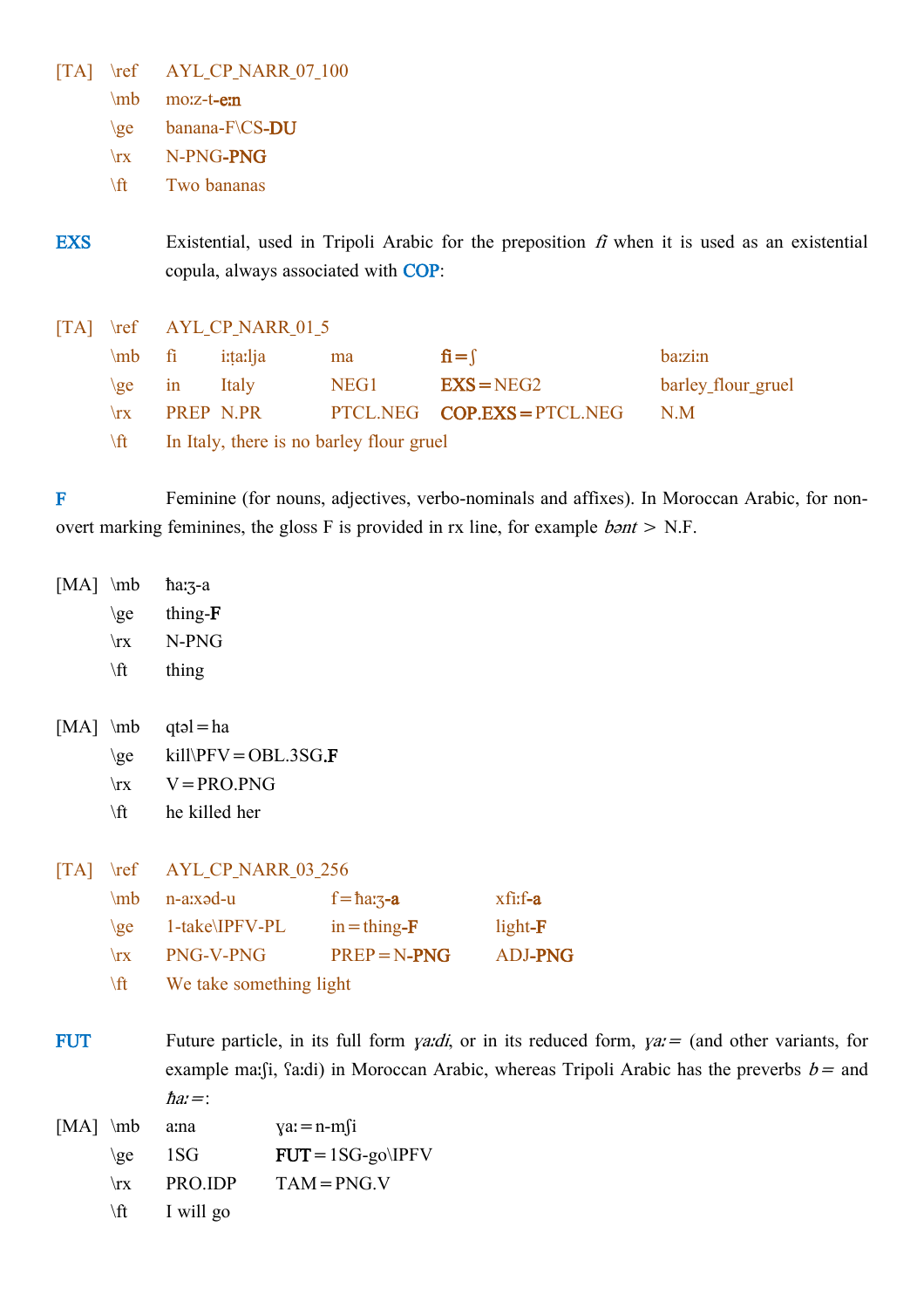| $[MA]$ \mb                                        | \ge                          | fa:di<br><b>FUT</b>                                       | ma<br><b>NEG</b> |  | $t\text{-}3$ bər-u = fi<br>$2$ -find\IPFV-PL = NEG                           |                        |                 |  |  |
|---------------------------------------------------|------------------------------|-----------------------------------------------------------|------------------|--|------------------------------------------------------------------------------|------------------------|-----------------|--|--|
|                                                   | $\mathbf{x}$                 | <b>TAM</b>                                                |                  |  | PTCL PNG-V-PNG=CL                                                            |                        |                 |  |  |
|                                                   | $\forall$ ft                 | you will not find                                         |                  |  |                                                                              |                        |                 |  |  |
|                                                   |                              |                                                           |                  |  |                                                                              |                        |                 |  |  |
| $\begin{bmatrix} \text{T} \text{A} \end{bmatrix}$ | $\lvert \mathbf{r} \rvert$   | AYL_CP_NARR_05_SP1_024                                    |                  |  |                                                                              |                        |                 |  |  |
|                                                   | $\mb{\text{mb}}$             | $b=n-h$ əssamı                                            |                  |  | ru: $\hbar = i$                                                              | $b = n - t \log$       |                 |  |  |
|                                                   | $\geq$                       | $FUT = 1$ -shame\IPFV                                     |                  |  | $soul = POSS.1SG$                                                            | $FUT = 1-go_out\IP FV$ |                 |  |  |
|                                                   | $\mathbf{x}$                 | $TAM = PNG-V.DER2$                                        |                  |  | $N.F = PRO.PNG$                                                              | $TAM = PNG-V$          |                 |  |  |
|                                                   | \ft                          | I will be ashamed I will leave                            |                  |  |                                                                              |                        |                 |  |  |
| $\lceil \text{TA} \rceil$                         | $\lvert \mathbf{ref} \rvert$ | AYL_CP_NARR_05_SP1_076                                    |                  |  |                                                                              |                        |                 |  |  |
|                                                   | \mb                          | $\hbar a = n$ -tkəlləm-u                                  |                  |  | <b>fla</b>                                                                   | wəst                   | $al = bla$      |  |  |
|                                                   | $\geq$                       | $FUT = 1$ -speak\IPFV-PL                                  |                  |  | on                                                                           | middle                 | $DEF = country$ |  |  |
|                                                   | $\mathbf{x}$                 | $TAM = PNG-V.DER5-PNG$                                    |                  |  | <b>PREP</b>                                                                  | N.M                    | $DEF = N.M$     |  |  |
|                                                   | \ft                          | We will talk about the city center                        |                  |  |                                                                              |                        |                 |  |  |
| <b>IMP</b>                                        |                              |                                                           |                  |  | Imperative (for second persons; see also <b>EXHORT</b> ):                    |                        |                 |  |  |
| $\begin{bmatrix} \text{T} \text{A} \end{bmatrix}$ | $\lvert \text{ref} \rvert$   | AYL_CP_NARR_04_143                                        |                  |  |                                                                              |                        |                 |  |  |
|                                                   | $\mb{\text{mb}}$             | rudd                                                      |                  |  | $barl = k$                                                                   |                        |                 |  |  |
|                                                   | $\geq$                       | keep\IMP[2SG.M]                                           |                  |  | $mind = OBL.2SG$                                                             |                        |                 |  |  |
|                                                   | $\mathbf{x}$                 | V                                                         |                  |  | $N.M = PRO.PNG$                                                              |                        |                 |  |  |
|                                                   | \ft                          | Be careful                                                |                  |  |                                                                              |                        |                 |  |  |
| <b>INDF</b>                                       |                              |                                                           |                  |  | Indefinite; this is mostly used in nominal determination in Moroccan Arabic: |                        |                 |  |  |
| - INDF1                                           |                              |                                                           |                  |  | The indefinite article based on the numeral wathod (one):                    |                        |                 |  |  |
| $[MA] \mb{\in}$                                   |                              | $\text{wa:} \text{had} = \text{al} = \text{b} \text{ant}$ |                  |  |                                                                              |                        |                 |  |  |
|                                                   | $\geq$                       | $IDIF1 = DEF = girl$                                      |                  |  |                                                                              |                        |                 |  |  |
|                                                   | $\mathbf{x}$                 | $DET = DET = N.F$                                         |                  |  |                                                                              |                        |                 |  |  |
|                                                   | $\forall$ ft                 | a girl                                                    |                  |  |                                                                              |                        |                 |  |  |
| $-$ INDF2                                         |                              |                                                           |                  |  | The other indefinite article $f_i$ , derived from a word meaning "thing":    |                        |                 |  |  |
| $[MA] \mb{\in}$                                   |                              | $\int$ i                                                  | ha:3-a           |  |                                                                              |                        |                 |  |  |
|                                                   | \ge                          | INDF <sub>2</sub>                                         | thing-F          |  |                                                                              |                        |                 |  |  |
|                                                   | $\mathbf{x}$                 | DET                                                       | N-PNG            |  |                                                                              |                        |                 |  |  |
|                                                   | $\sqrt{t}$                   | something                                                 |                  |  |                                                                              |                        |                 |  |  |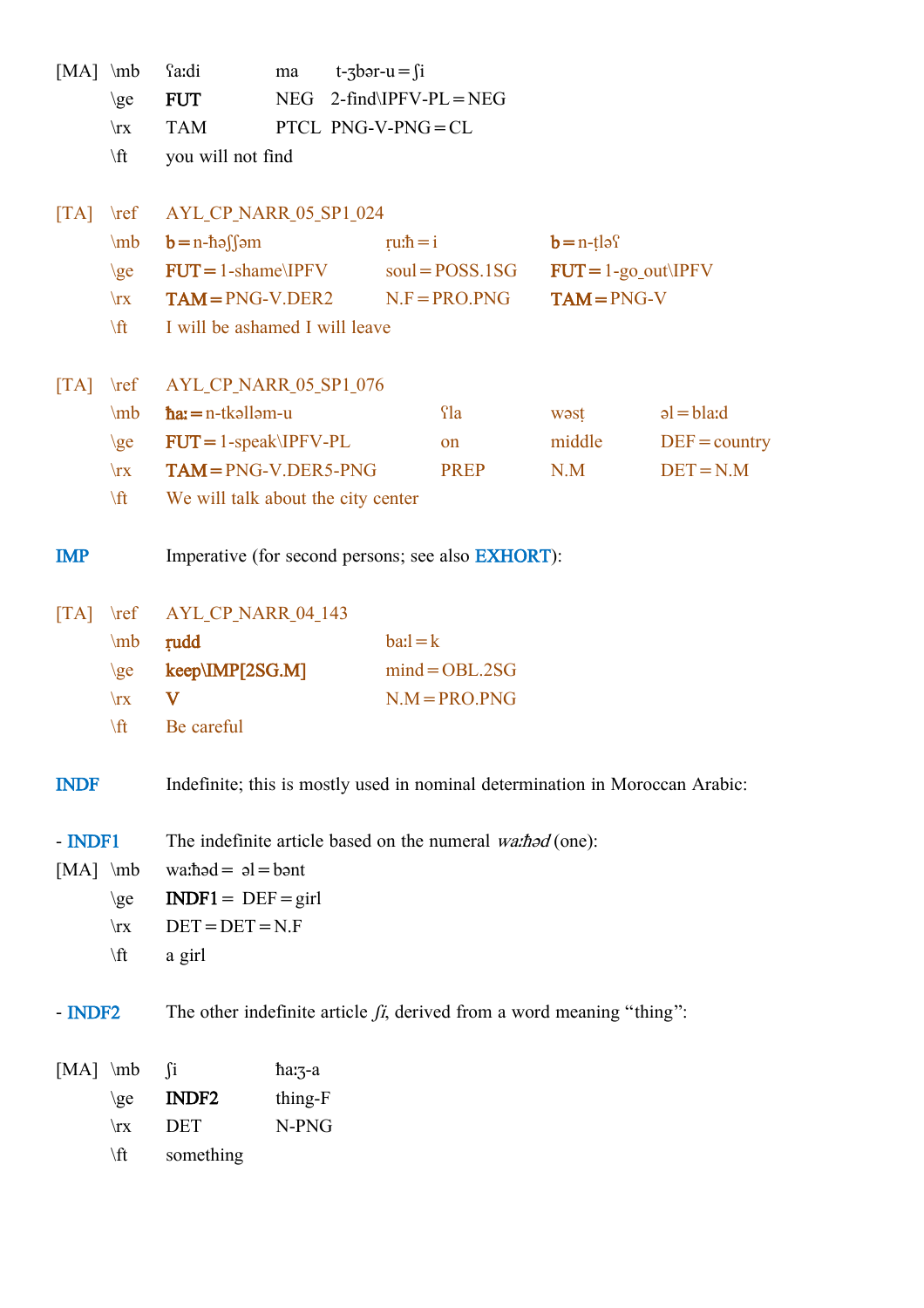| <b>IPFV</b>                                       |                                                                      | For imperfective aspect:                                                                                                                                                                                                 |                                                                 |                                 |                                      |                     |                                               |  |
|---------------------------------------------------|----------------------------------------------------------------------|--------------------------------------------------------------------------------------------------------------------------------------------------------------------------------------------------------------------------|-----------------------------------------------------------------|---------------------------------|--------------------------------------|---------------------|-----------------------------------------------|--|
| $[MA] \mb{\text{mb}}$                             | $\geq$<br>$\mathbf{x}$<br>$\forall$ ft                               | $i$ - $\Omega$ :wən-u = ni<br>$3-help\IP FV-PL=OBJ.1SG$<br>PNG-V.DER3-PNG = PRO.PNG<br>They will help me                                                                                                                 |                                                                 |                                 |                                      |                     |                                               |  |
| $\begin{bmatrix} \text{T} \text{A} \end{bmatrix}$ | $\lvert \mathbf{r} \rvert$<br>\mb<br>$\geq$<br>$\mathbf{x}$<br>\ft   | AYL_CP_NARR_03_256<br>n-axad-u<br>1-take\IPFV-PL<br>PNG-V-PNG<br>We take (have / eat) something light                                                                                                                    | $f = \hbar a \cdot 3 - a$<br>$in = thing - F$<br>$PREP = N-PNG$ |                                 | xfi:f-a<br>light-F<br><b>ADJ-PNG</b> |                     |                                               |  |
| M                                                 |                                                                      | Masculine (for nouns, affixes, clitics, pronouns and verbs):                                                                                                                                                             |                                                                 |                                 |                                      |                     |                                               |  |
| $\begin{bmatrix} \text{T} \text{A} \end{bmatrix}$ | $\lvert \mathbf{ref} \rvert$<br>\mb<br>$\geq$<br>$\mathbf{x}$<br>\ft | AYL_CP_NARR_05_SP1_076<br>$\hbar a = n$ -tkəlləm-u<br>$FUT = 1$ -speak\IPFV-PL<br>$TAM = PNG-V.DER5-PNG$<br>We will talk about the city center                                                                           |                                                                 | <b>Tla</b><br>on<br><b>PREP</b> |                                      | wəst<br>middle<br>N | $al = blad$<br>$DEF = country$<br>$DEF = N.M$ |  |
| <b>NEG</b>                                        |                                                                      | For Moroccan Arabic, verbal negation (and also with pseudo-verbs), is expressed by a<br>particle and a clitic on both sides of the predicate: respectively negative particles are <i>ma</i> and<br>$f(i)$ . See also CL: |                                                                 |                                 |                                      |                     |                                               |  |
| $[MA] \mb{\text{mb}}$                             |                                                                      | $t$ -3bər-u = fi<br>ma                                                                                                                                                                                                   |                                                                 |                                 |                                      |                     |                                               |  |

 $\ge$  NEG 2-find\IPFV-PL = NEG

\rx PTCL PNG-V-PNG=CL

\ft You won't find it

In Tripoli Arabic, NEG is used for the negation ma when this latter is not associated to the second element of the discontinuous negation NEG2 =  $f$ , for instance as the first element of negations meaning ma ... hedd "nobody", ma fəmr "never" (see AYL\_CP\_NARR\_05\_SP1\_178), ma ... fe:j "nothing" (see below), etc.:

#### [TA] \ref AYL\_CP\_NARR\_05\_SP1\_024

| $\mathbf{m}$ ma |                                                                                                                                                                                                                                          | n-frəf      |  | $\int$ eri fi əl = madi:n-a | $a = q$ adi:m-a |
|-----------------|------------------------------------------------------------------------------------------------------------------------------------------------------------------------------------------------------------------------------------------|-------------|--|-----------------------------|-----------------|
| $\{$            | NEG                                                                                                                                                                                                                                      | 1-know\IPFV |  | thing in $DEF = city-F$     | $DEF = old-F$   |
|                 | \rx <b>PTCL.NEG</b> PNG-V                                                                                                                                                                                                                |             |  | $N.M$ PREP DET=N-PNG        | $DEF = ADJ-PNG$ |
|                 | $\mathcal{L}(\mathbf{A})$ . The set of the set of the set of the set of the set of the set of the set of the set of the set of the set of the set of the set of the set of the set of the set of the set of the set of the set of the se |             |  |                             |                 |

\ft I don't know anything about the old city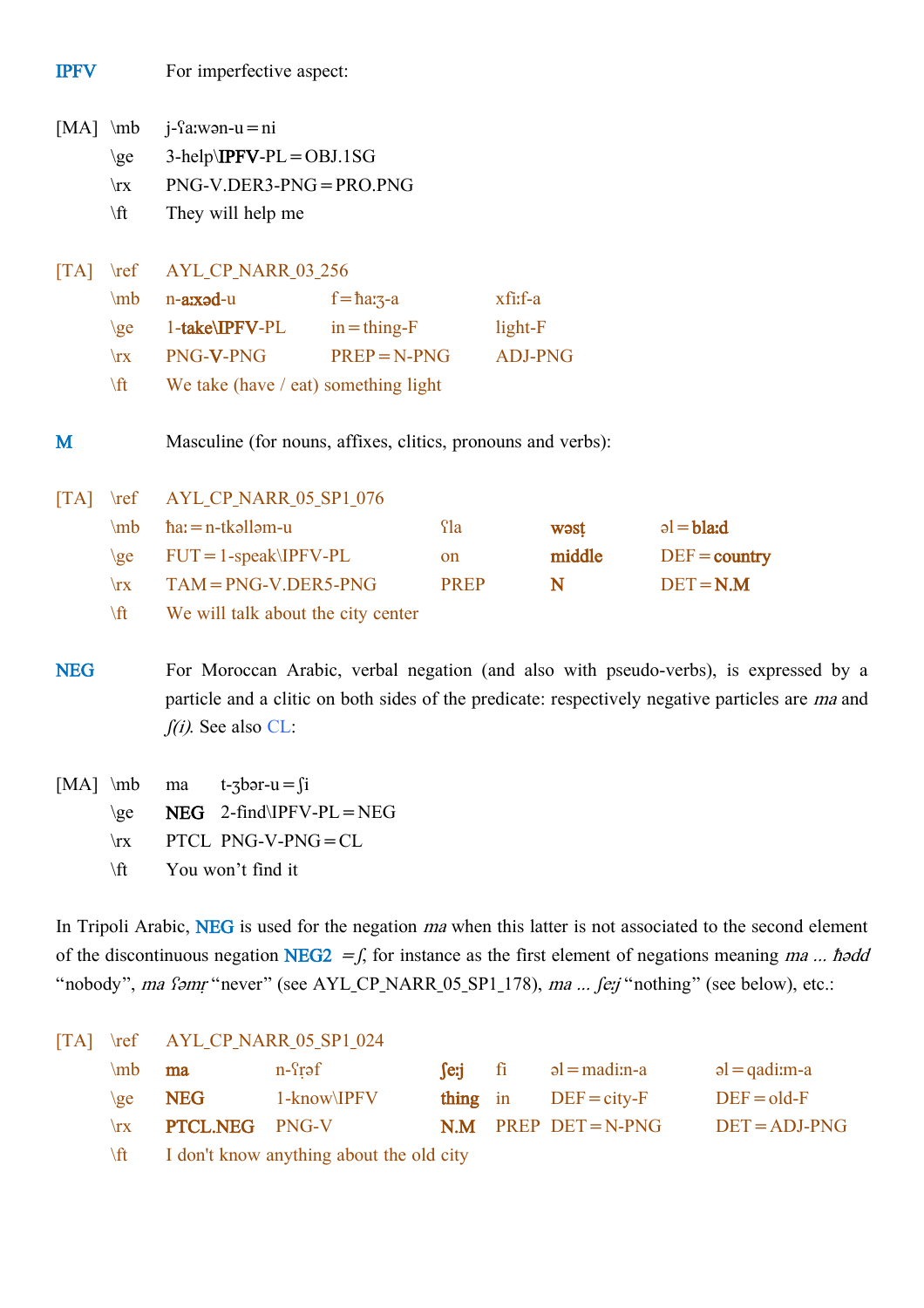Contrary to Moroccan Arabic, the distinction is made in Tripoli Arabic between the two elements of the discontinuous negation and the second element  $=$ f is the only one to be considered as a clitic. For this reason I have decided to label them as NEG1 and NEG2 respectively. This discontinuous negation is mainly used as a verbal negation:

|                 | [TA] $\ref$ AYL CP NARR 04 057 |                                      |
|-----------------|--------------------------------|--------------------------------------|
| $\mathsf{m}$ ma |                                | $n-h=bb-u=h=f$                       |
|                 | $\{ge$ NEG1                    | $1$ -love\IPFV-PL = OBL.3SG.M = NEG2 |
|                 | $\forall$ rx PTCL.NEG          | $PNG-V-PNG = PRO.PNG = PTCL. NEG$    |

Moreover, the discontinuous negation also allows to negate:

- the preposition  $f_i$  used as an existential copula COP.EXS:

[TA] \ref AYL CP\_NARR\_01\_5

| $\ln b$ fi                                                                                                                                                                                                                  | i:ta:lja                                 | ma   | $\mathbf{f} = \int$       | ba:zi:n            |  |  |  |  |
|-----------------------------------------------------------------------------------------------------------------------------------------------------------------------------------------------------------------------------|------------------------------------------|------|---------------------------|--------------------|--|--|--|--|
| $\{$ $\}$ $\{$ $\}$ $\{$ $\}$ $\{$ $\}$ $\{$ $\}$ $\{$ $\}$ $\{$ $\}$ $\{$ $\}$ $\{$ $\}$ $\{$ $\}$ $\{$ $\}$ $\{$ $\}$ $\{$ $\}$ $\{$ $\}$ $\{$ $\}$ $\{$ $\}$ $\{$ $\}$ $\{$ $\}$ $\{$ $\}$ $\{$ $\}$ $\{$ $\}$ $\{$ $\}$ | <b>Italy</b>                             | NEG1 | $EXS = NEG2$              | barley_flour_gruel |  |  |  |  |
| $\mathbf{r}$                                                                                                                                                                                                                | <b>PREP N.PR</b>                         |      | PTCL.NEG COP.EXS=PTCL.NEG | N.M                |  |  |  |  |
| $\sqrt{t}$                                                                                                                                                                                                                  | In Italy, there is no barley flour gruel |      |                           |                    |  |  |  |  |

- the preposition *fand* "at" used to express possession:

| $\begin{bmatrix} \text{TA} \end{bmatrix}$ \mb <b>ma</b> |                                  | fond $= h = f$              | flu:s    |
|---------------------------------------------------------|----------------------------------|-----------------------------|----------|
|                                                         | $\{ge$ NEG1                      | $at = OBL.3SG.M = NEG2$     | money PL |
| $\Gamma$                                                | <b>PTCL.NEG</b>                  | $PREP = PRO.PNG = PTCL.NEG$ | N.       |
|                                                         | $\forall$ ft He hasn't got money |                             |          |

- independent pronouns of the  $3<sup>rd</sup>$  person only:

[TA] \ref AYL CP\_NARR\_05\_SP1\_227  $\mu$  ma humma= $\int$   $\omega$  $\ge$  NEG1 3PL=NEG2  $\ge$  $\forall$ rx PTCL.NEG PRO=PTCL.NEG HESIT \ft They are not er

NEG.CONT The nominal negation is expressed by a continuous negative particle *ma: fi*: in Moroccan Arabic and by *m*ǝf or *muf* in Tripoli Arabic:

[MA] \mb ma: \ii a.na \ge **NEG.CONT** 1SG \rx PTCL

\ft It's not me!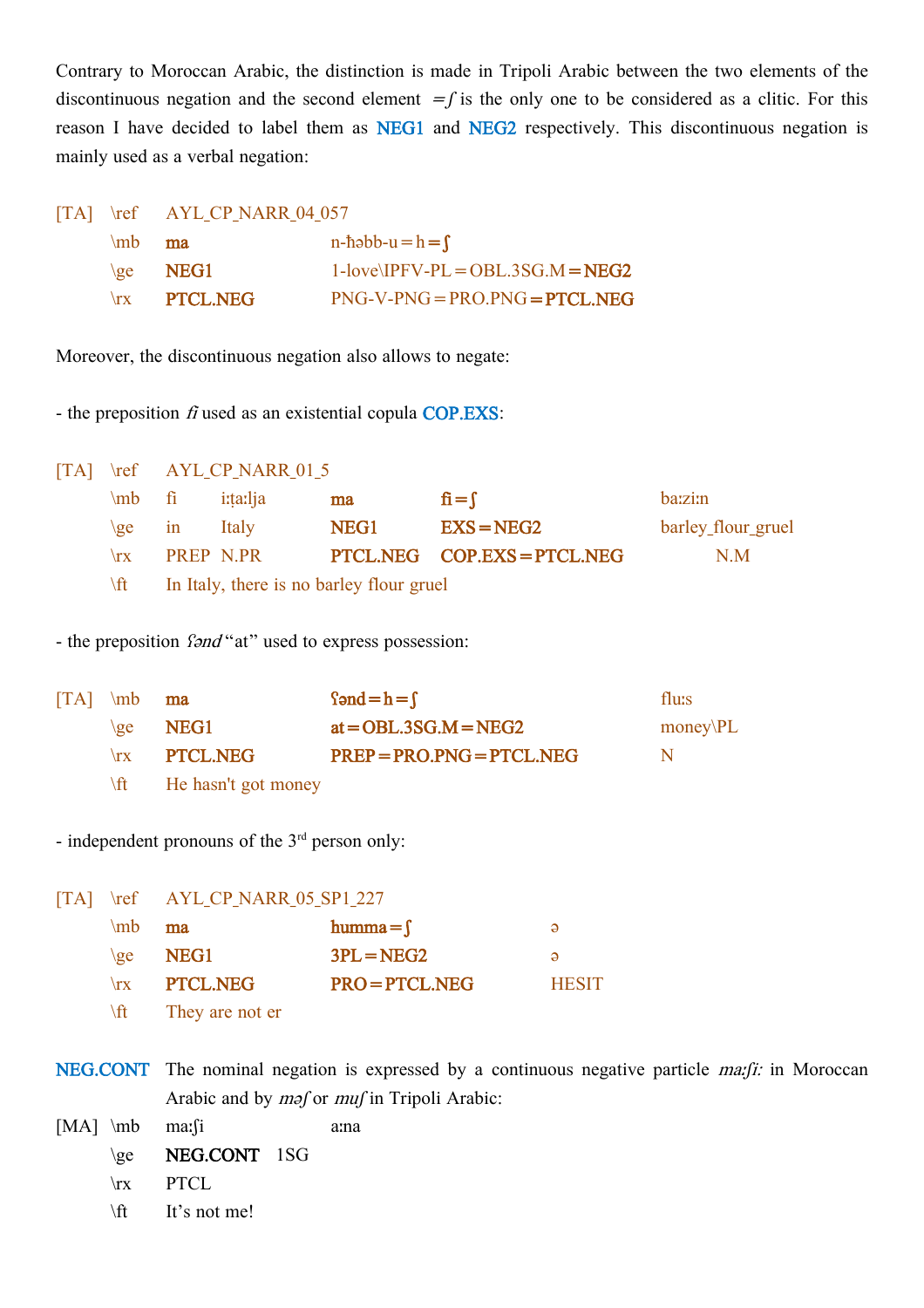In Tripoli Arabic maf or muf are used as negations in non-verbal utterances and they also allow to negate an entire utterance (predicative relation) if they are situated at the beginning of it:

| AYL_CP_NARR_05_SP1_180<br>$\lfloor TA \rfloor$<br>$\lvert \text{ref} \rvert$ |                            |                                |                |              |                                                  |                                                                                         |                  |                       |                  |
|------------------------------------------------------------------------------|----------------------------|--------------------------------|----------------|--------------|--------------------------------------------------|-----------------------------------------------------------------------------------------|------------------|-----------------------|------------------|
|                                                                              | $\mb{\text{mb}}$           | $\mathsf{al} = \mathsf{flux}$  |                | $\mathbf{m}$ |                                                  | taqjim                                                                                  | $al = bna$ : dəm |                       |                  |
|                                                                              | $\geq$                     | $DEF = money\PL$               |                | NEG.CONT     |                                                  | evaluation                                                                              |                  | $DEF = human\, being$ |                  |
|                                                                              | $\mathbf{x}$               | $DEF = N$                      |                | <b>PTCL</b>  |                                                  | N.M                                                                                     | $DEF = N.M$      |                       |                  |
|                                                                              | \ft                        |                                |                |              | The money is not a way to evaluate a human being |                                                                                         |                  |                       |                  |
|                                                                              |                            |                                |                |              |                                                  |                                                                                         |                  |                       |                  |
| $\lfloor TA \rfloor$                                                         | $\lvert \mathbf{r} \rvert$ | AYL_CP_NARR_04_092             |                |              |                                                  |                                                                                         |                  |                       |                  |
|                                                                              | $\mb{m}$                   | məs                            | kull           |              | marr-a                                           | n-hfər-u                                                                                |                  | hufr-a                | 3di:d-a          |
|                                                                              | $\geq$                     | NEG.CONT every                 |                |              | time-F                                           | $1-dig\IP FV-PL$                                                                        |                  | hole-F                | $new-F$          |
|                                                                              | $\mathbf{x}$               | <b>PTCL</b>                    | QNT            |              | N-PNG                                            | PNG-V-PNG                                                                               |                  | N-PNG                 | <b>ADJ-PNG</b>   |
|                                                                              | \ft                        | We don't dig a hole every time |                |              |                                                  |                                                                                         |                  |                       |                  |
| <b>NEG.IRR</b>                                                               |                            |                                |                |              |                                                  | It is used in Moroccan Arabic for the irrealis negative particle la, which is only used |                  |                       |                  |
|                                                                              |                            |                                |                |              |                                                  | in negative imperatives, and for the negation adverb:                                   |                  |                       |                  |
|                                                                              |                            |                                |                |              |                                                  |                                                                                         |                  |                       |                  |
| $[MA]$ \mb                                                                   |                            | la                             | $j-m$ fi: $=j$ |              |                                                  |                                                                                         |                  |                       |                  |
|                                                                              | $\geq$                     | NEG.IRR                        |                |              | $3SG.M-go\IP FV = NEG$                           |                                                                                         |                  |                       |                  |
|                                                                              | $\mathbf{x}$               | <b>PTCL</b>                    | $PNG-V = CL$   |              |                                                  |                                                                                         |                  |                       |                  |
|                                                                              | $\sqrt{t}$                 | Do not let him go!             |                |              |                                                  |                                                                                         |                  |                       |                  |
|                                                                              |                            |                                |                |              |                                                  |                                                                                         |                  |                       |                  |
| <b>OBJ</b>                                                                   |                            |                                |                |              |                                                  | First person singular suffixed pronoun when verb object:                                |                  |                       |                  |
| $[MA] \mb{\in}$                                                              |                            | $j$ - $\Omega$ :wən-u = ni     |                |              |                                                  |                                                                                         |                  |                       |                  |
|                                                                              | $\geq$                     | $3-help\IP FV-PL=OBJ.1SG$      |                |              |                                                  |                                                                                         |                  |                       |                  |
|                                                                              | $\mathbf{x}$               | $PNG-V-PNG=CL$                 |                |              |                                                  |                                                                                         |                  |                       |                  |
|                                                                              | $\sqrt{t}$                 | They will help me              |                |              |                                                  |                                                                                         |                  |                       |                  |
|                                                                              |                            |                                |                |              |                                                  |                                                                                         |                  |                       |                  |
| $\lfloor TA \rfloor$                                                         | $\lvert \mathbf{r} \rvert$ | AYL_CP_NARR_03_102             |                |              |                                                  |                                                                                         |                  |                       |                  |
|                                                                              | \mb                        | ba:hi                          | basde:n        |              | $f$ əkkər $=$ ni                                 |                                                                                         |                  | $fi = ha$             |                  |
|                                                                              | $\geq$                     | good                           | then           |              |                                                  | remember\IMP[2SG.M] = $OBJ.1SG$                                                         |                  |                       | $in = OBL.3SG.F$ |
|                                                                              | $\mathbf{x}$               | <b>ADV</b>                     | <b>ADV</b>     |              | $V.DER2 = PRO.PNG$                               |                                                                                         |                  |                       | $PREP = PRO.PNG$ |
|                                                                              | \ft                        | Okay, remember me of it later  |                |              |                                                  |                                                                                         |                  |                       |                  |
|                                                                              |                            |                                |                |              |                                                  |                                                                                         |                  |                       |                  |

OBL Suffixed pronoun (except first person singular), when verb object, after a preposition and possessive function: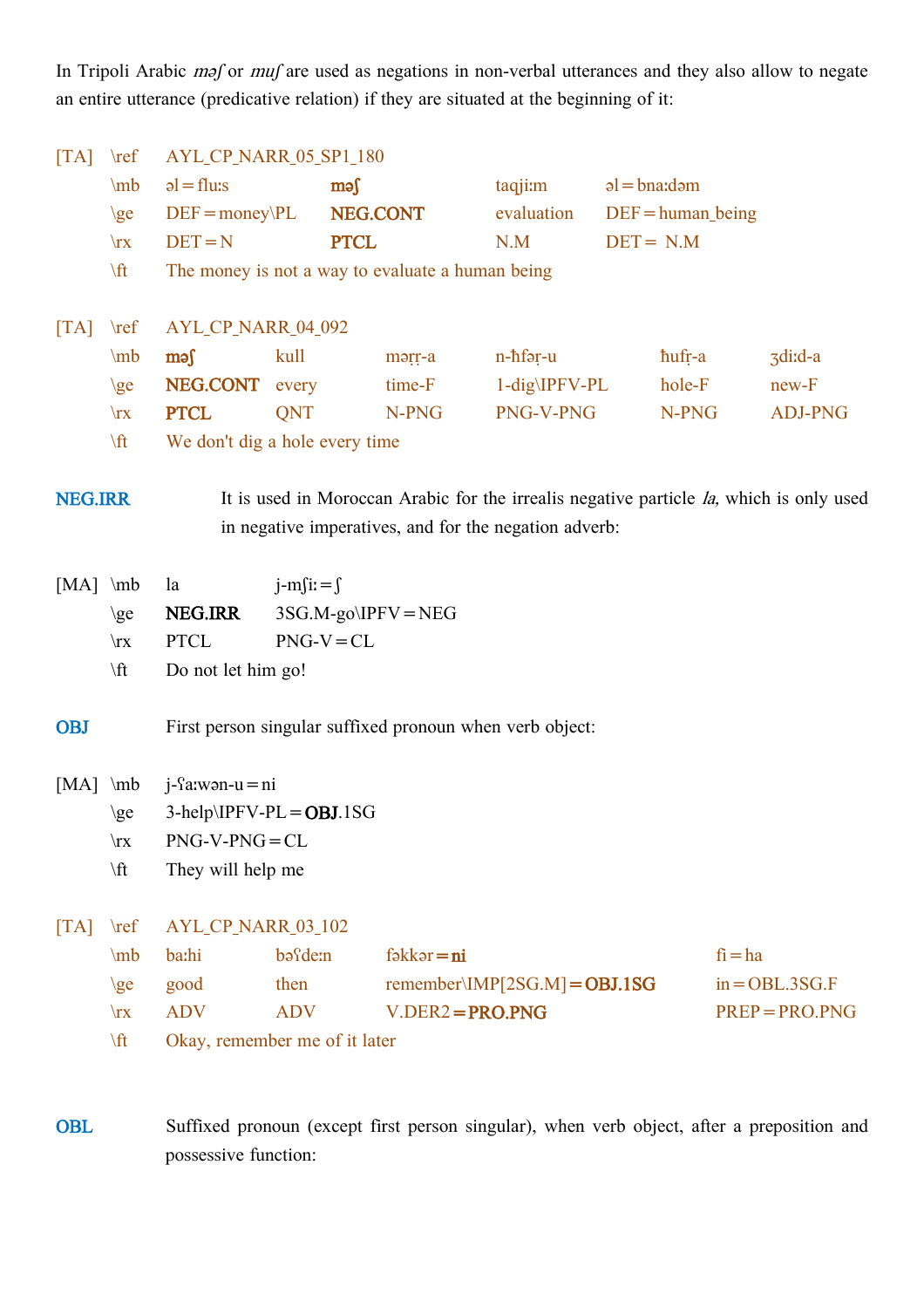| $[MA]$ \mb                                        | $\geq$<br>$\mathbf{x}$     | $\Omega = ha$<br>$along = OBL.3F$<br>$PREP = PRO.PNG$ |                                                                                                   |          |
|---------------------------------------------------|----------------------------|-------------------------------------------------------|---------------------------------------------------------------------------------------------------|----------|
|                                                   | $\forall$ ft               | on her                                                |                                                                                                   |          |
| $\lfloor TA \rfloor$                              | $\lvert \mathbf{r} \rvert$ | AYL_CP_NARR_04_143                                    |                                                                                                   |          |
|                                                   | \mb                        | rudd                                                  | $bai = k$                                                                                         |          |
|                                                   | $\zeta$                    | $keep\backslash$ IMP[2SG.M] mind=OBL.2SG              |                                                                                                   |          |
|                                                   | $\mathbf{x}$               | V                                                     | $N.M = PRO.PNG$                                                                                   |          |
|                                                   | \ft                        | Be careful                                            |                                                                                                   |          |
|                                                   |                            |                                                       |                                                                                                   |          |
| $\begin{bmatrix} \text{T} \text{A} \end{bmatrix}$ | $\mb{\text{mb}}$           | ma                                                    | f $= h = f$                                                                                       | flu:s    |
|                                                   | $\gtrsim$                  | NEG1                                                  | $at = OBL.3SG.M = NEG2$                                                                           | money\PL |
|                                                   | $\mathbf{x}$               | PTCL.NEG                                              | $PREP = PRO.PNG = PTCL.NEG$                                                                       | N        |
|                                                   | \ft                        | He hasn't got money                                   |                                                                                                   |          |
| <b>PASS</b>                                       |                            |                                                       | Passive. It is used for passive participles <b>PTCP.PASS</b> , or to indicate passive verb forms: |          |
| $[MA]$ \mb                                        | $\geq$                     | məshur<br>bewitched\PTCP.PASS.SG.M                    |                                                                                                   |          |
|                                                   | $\mathbf{x}$               | <b>VN</b>                                             |                                                                                                   |          |
|                                                   | $\forall$ ft               | bewitched                                             |                                                                                                   |          |
|                                                   |                            |                                                       |                                                                                                   |          |

Contrary to Moroccan Arabic, PASS is only used in combination with PTCP in Tripoli Arabic and it is not used to indicate the verb passive forms:

| $\lceil TA \rceil$ | $\lvert \mathbf{r} \rvert$                     | <b>AYL CP NARR 02 070</b>                                                   |                               |  |
|--------------------|------------------------------------------------|-----------------------------------------------------------------------------|-------------------------------|--|
|                    | $\mb{\text{mb}}$                               | $məsnu:$ <sup>2-a</sup>                                                     | $m = \rho l = l \rho_l \hbar$ |  |
|                    | $\{$                                           | $make\text{PTCP.PASS-F}$ from = DEF = wood                                  |                               |  |
|                    | $\sqrt{TX}$                                    | <b>VN-PNG</b>                                                               | $PREP = DET = N.M$            |  |
|                    | $\sqrt{t}$                                     | made of wood                                                                |                               |  |
| <b>PFV</b>         |                                                | Perfective aspect:                                                          |                               |  |
|                    | $[MA] \infty$<br>$\geq$<br>$\mathbf{x}$<br>\ft | $qt = ha$<br>$kill$ <b>\PFV</b> = $OBL.3SG.F$<br>$V = PNG$<br>he killed her |                               |  |
|                    |                                                |                                                                             |                               |  |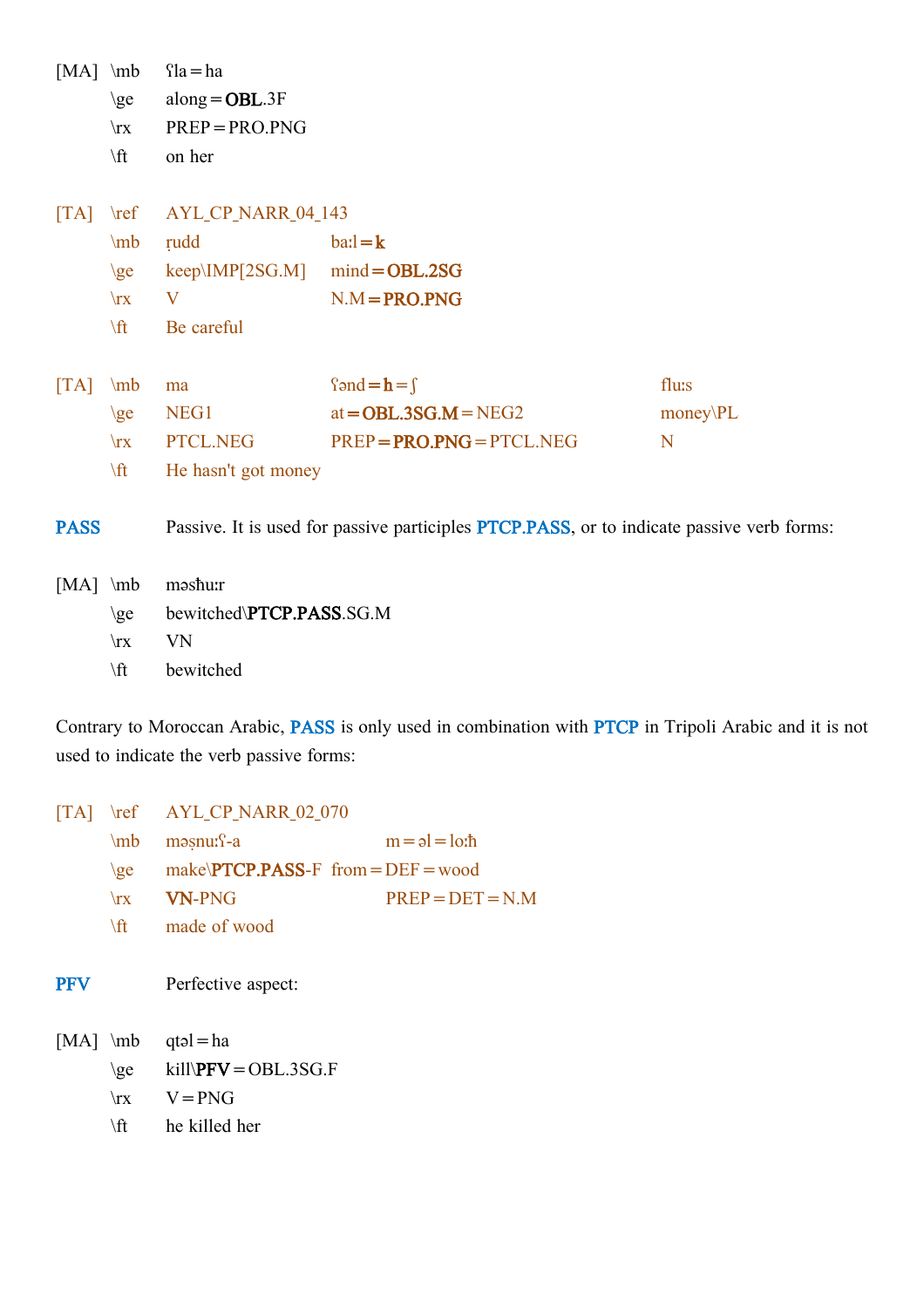| $\begin{bmatrix} \text{T} \text{A} \end{bmatrix}$ | $\lvert \mathbf{ref} \rvert$ |                                                               | AYL_CP_NARR_05_002_SP1_001                            |                                                                                                      |  |  |
|---------------------------------------------------|------------------------------|---------------------------------------------------------------|-------------------------------------------------------|------------------------------------------------------------------------------------------------------|--|--|
|                                                   | \mb                          | we:n                                                          | wsal-na                                               | <i>hna</i>                                                                                           |  |  |
|                                                   | $\geq$                       | where                                                         | arrive\PFV-1PL                                        | 1PL                                                                                                  |  |  |
|                                                   | $\mathbf{x}$                 | ADV.Q                                                         | V-PNG                                                 | <b>PRO</b>                                                                                           |  |  |
|                                                   | \ft                          |                                                               | Until where have we been (recording)?                 |                                                                                                      |  |  |
| PL                                                |                              | Plural (for nouns, adjectives, verbal suffixes and pronouns): |                                                       |                                                                                                      |  |  |
| $[MA] \mb{\in}$                                   |                              | $ka = j-m$ fi:-u                                              |                                                       |                                                                                                      |  |  |
|                                                   | $\geq$                       | $REAL = 3-go\IP FV-PL$                                        |                                                       |                                                                                                      |  |  |
|                                                   | $\mathbf{x}$                 | $TAM = PNG-V-PNG$                                             |                                                       |                                                                                                      |  |  |
|                                                   | $\sqrt{t}$                   | they go                                                       |                                                       |                                                                                                      |  |  |
|                                                   |                              |                                                               |                                                       |                                                                                                      |  |  |
| $\begin{bmatrix} \text{T} \text{A} \end{bmatrix}$ | $\lvert \mathbf{r} \rvert$   | AYL_CP_NARR_02_115                                            |                                                       |                                                                                                      |  |  |
|                                                   | \mb                          | n-xəllət-u                                                    | $fi = h$                                              | $b = i.d$ -e:n = na                                                                                  |  |  |
|                                                   | $\geq$                       | $1-mix\IP FV-PL$                                              | $in = OBL.3SG.M$                                      | $by =$ hand- $DU =$ OBL.1PL                                                                          |  |  |
|                                                   | $\mathbf{x}$                 |                                                               | $PNG-V.DER2-PNG$ $PREF=PRO.PNG$                       | $PREP = N.F-PNG = PRO.PNG$                                                                           |  |  |
|                                                   | \ft                          |                                                               | We keep mixing it with our hands                      |                                                                                                      |  |  |
|                                                   |                              |                                                               |                                                       |                                                                                                      |  |  |
| <b>POSS</b>                                       |                              |                                                               |                                                       | First person singular suffixed pronoun for possessive function: $=$ i $/$ $=$ ja in Moroccan         |  |  |
|                                                   |                              |                                                               |                                                       | Arabic. In Tripoli Arabic, we have three forms: $=$ i (after consonants), $=$ y (after /uː/ and /aː/ |  |  |
|                                                   |                              |                                                               | such as $bu = y$ "my father" or $mfa = y$ " with me". |                                                                                                      |  |  |
|                                                   |                              |                                                               |                                                       |                                                                                                      |  |  |
| $[MA] \mb{\in}$                                   |                              | $h$ ka: $j-t = i$                                             |                                                       |                                                                                                      |  |  |
|                                                   | $\geq$                       | story- $F\setminus CS = POSS.1SG$                             |                                                       |                                                                                                      |  |  |
|                                                   | $\mathbf{x}$                 | $N-PNG = PRO.PNG$                                             |                                                       |                                                                                                      |  |  |
|                                                   | \ft                          | my story                                                      |                                                       |                                                                                                      |  |  |
|                                                   |                              |                                                               |                                                       |                                                                                                      |  |  |

[MA] \mb a xuː=ja

- \ge VOC brother=**POSS**.1SG
- \rx PTCL N.M=PRO.PNG
- \ft Hey, brother!
- [TA] \ref AYL\_CP\_NARR\_05\_SP1\_137

| $\ln b$      | a:na       | morr-a:t                    | $\text{Sond} = i$ | flu:s    |
|--------------|------------|-----------------------------|-------------------|----------|
| $\chi$       | 1SG        | time-PL.F                   | $at = POSS.1SG$   | money PL |
| $\mathbf{x}$ | <b>PRO</b> | N-PNG                       | $PREP = PRO.PNG$  |          |
| \ft.         |            | Me, sometimes, I have money |                   |          |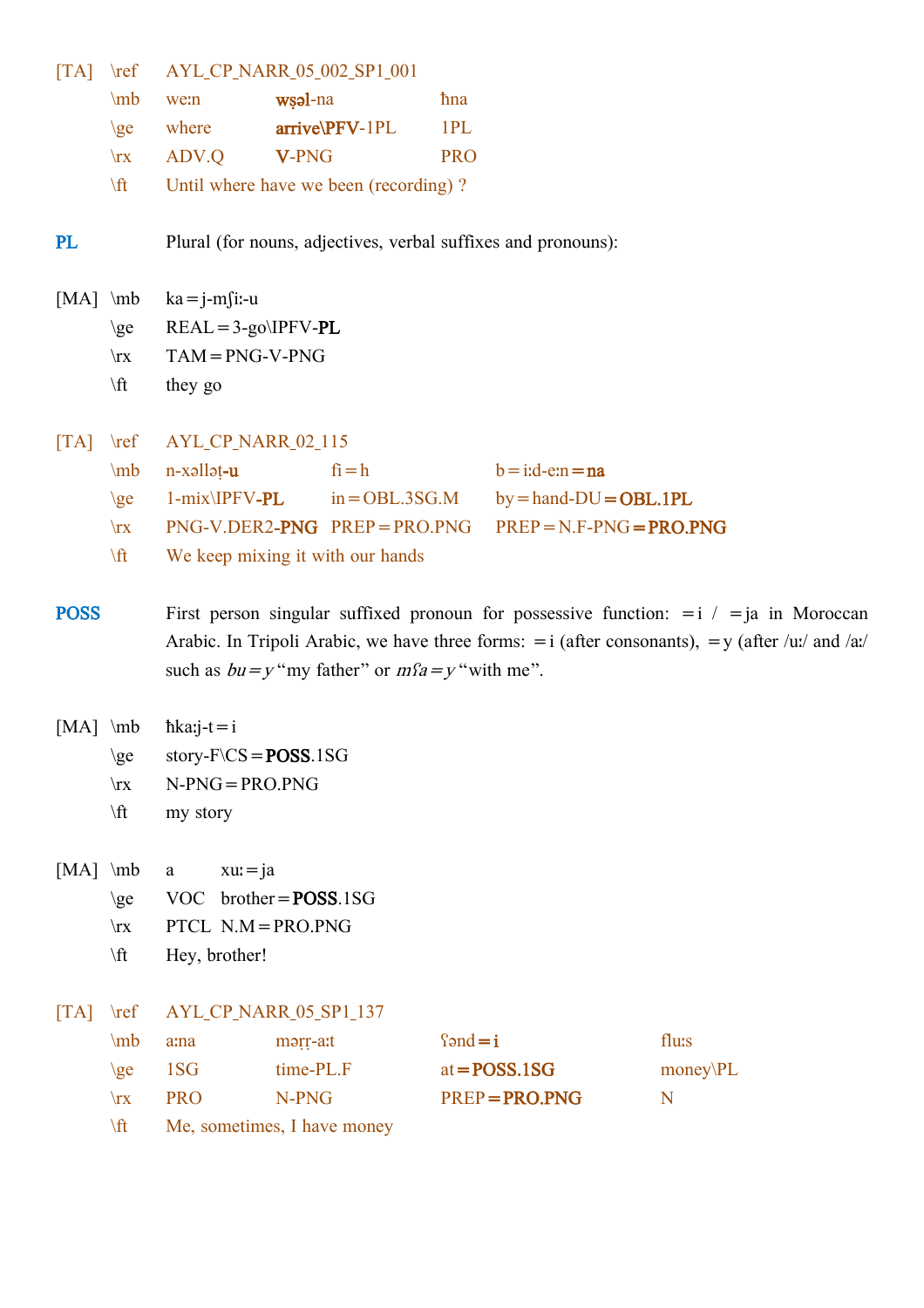#### [TA] \ref AYL\_CP\_NARR\_03\_037

|  | $\ln b$ u zədd $=i$                                                     | bu wa: $\log t = i$     |              |
|--|-------------------------------------------------------------------------|-------------------------|--------------|
|  | $\geq$ and grandfather=POSS.1SG father parent-F $\text{CS}$ =POSS.1SG a |                         |              |
|  | $\forall$ rx CONJ N.M= <b>PRO.PNG</b>                                   | $N.M$ $N-PNG = PRO.PNG$ | <b>HESIT</b> |
|  | $\forall$ ft $\qquad$ And my grandfather my mother's father er          |                         |              |

\ft And my grandfather, my mother's father, er...

|              | [TA] \ref AYL_CP_NARR 03 045 |                  |
|--------------|------------------------------|------------------|
|              | $mb$ <i>j</i> -warri         | $fi = ja$        |
| $\{$         | 3M-show\IPFV                 | $in = POSS.1SG$  |
| $\mathbf{r}$ | PNG-V.DER2                   | $PREP = PRO.PNG$ |
| <b>\ft</b>   | He showed me                 |                  |

PROX Proximal, for demonstrative pronouns, near and far deixis are glossed as **PROX** and **DIST** respectively, plus gender and number information on the \ge tier:

|              | [MA] \mb ha:da      | ha:di                   | ha:du   |
|--------------|---------------------|-------------------------|---------|
|              | $\langle$ ge PROX.M | PROX.F                  | PROX.PL |
| $\mathbf{x}$ |                     | PRO.DEM PRO.DEM PRO.DEM |         |
| \ft.         | this                | this                    | those   |

#### [TA] \ref AYL\_CP\_NARR\_02\_107

| $\mb{\text{mb}}$ | ha:da                | mə <sup>c</sup> na | ta:ni      |
|------------------|----------------------|--------------------|------------|
| $\{ge\}$         | PROX.M               | meaning            | other      |
| $\mathbf{x}$     | <b>PRO.DEM</b>       | N.M                | <b>ADJ</b> |
| ∆ft.             | It's another meaning |                    |            |

**PRST** Presentative, for example has

 $[MA] \mb{m}$  ha:=k

- $\ge$  PRST=OBL.2SG
- \rx DEICT=PRO.PNG
- \ft Take! / Here you are!
- [TA] \ref AYL CP\_NARR\_05\_SP1\_249

|              | $\mb{a} = \bm{h}$                                                                                                                                                                                                                                                                                                                                                             | ha:da   | $al = m$ əfru $d$                |
|--------------|-------------------------------------------------------------------------------------------------------------------------------------------------------------------------------------------------------------------------------------------------------------------------------------------------------------------------------------------------------------------------------|---------|----------------------------------|
|              | $\geq$ PRST=OBL.3SG.M                                                                                                                                                                                                                                                                                                                                                         | PROX.M  | $DEF = suppose \PT CP.PASS.SG.M$ |
| $\mathbf{r}$ | $DEICT = PRO.PNG$                                                                                                                                                                                                                                                                                                                                                             | PRO.DEM | $DEF = VN$                       |
|              | $\mathcal{L}(\mathcal{O})$ and $\mathcal{L}(\mathcal{O})$ and $\mathcal{L}(\mathcal{O})$ and $\mathcal{L}(\mathcal{O})$ and $\mathcal{L}(\mathcal{O})$ and $\mathcal{L}(\mathcal{O})$ and $\mathcal{L}(\mathcal{O})$ and $\mathcal{L}(\mathcal{O})$ and $\mathcal{L}(\mathcal{O})$ and $\mathcal{L}(\mathcal{O})$ and $\mathcal{L}(\mathcal{O})$ and $\mathcal{L}(\mathcal{O$ |         |                                  |

 $\lfloor \text{ft} \rfloor$  This is what is supposed

PTCP Participle; this label is linked with either the active or passive labels: PTCP.ACT for active participle and PTCP.PASS for past participle: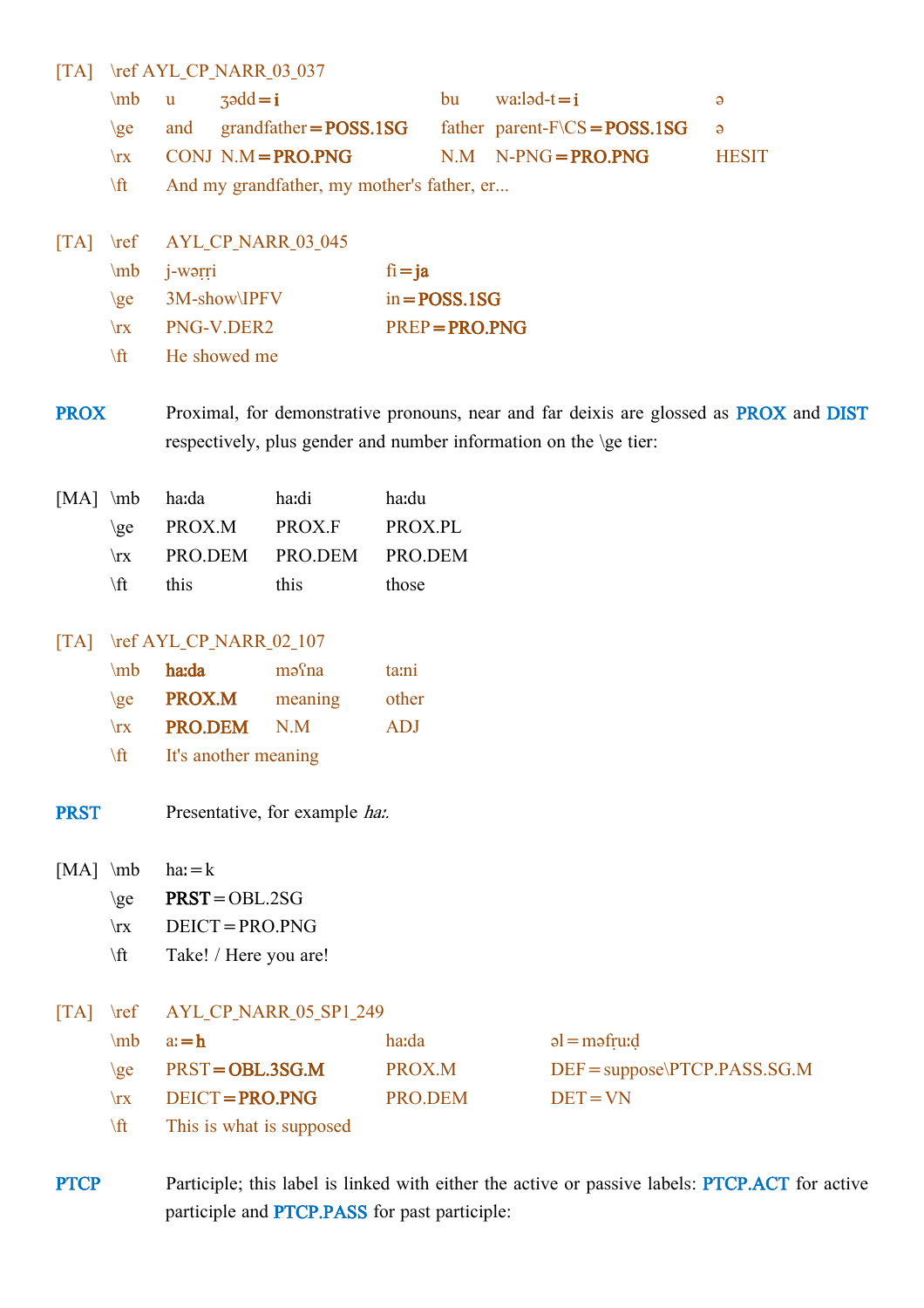[MA] \mb məsħuːr

- \ge bewitched\PTCP.PASS.SG.M
- \rx VN
- \ft bewitched

|            | [TA] \ref AYL CP NARR 02 070 |                                   |
|------------|------------------------------|-----------------------------------|
|            | $mb$ məsnu: $f - a$          | $m = \rho l = l \rho \cdot \hbar$ |
| $\{$       | make\PTCP.PASS.SG-F          | $from = DEF = wood$               |
|            | $\mathbf{V}$ VN-PNG          | $PREP = DET = N.M$                |
| <b>\ff</b> | Made of wood                 |                                   |

- Q.TAG Yes/No question marker and question tag, wa:f and ya:k: in Morrocan Arabic. In Tripoli Arabic, Q.TAG is used for the interro-negative *ma:hu*, as in the following sentence: kle:ti žiːlaːṭi maːhu? "You have eaten an ice cream, haven't you?":
- [MA] \mb wa: f ga:los? \ge **Q.TAG** sit\_down\PTCP.ACT.SG.M \rx PTCL VN
	- \ft Is he sitting down?

| $[MA]$ \mb ga:las |                              | ya:k? |
|-------------------|------------------------------|-------|
| $\langle$ ge      | sit down\PTCP.ACT.SG.M Q.TAG |       |
| $\mathbf{x}$      | VN.                          | PTCL  |
| $\forall$ ft      | He's sitting down, isn't he? |       |

**REAL** Imperfective preverb. In Moroccan Arabic,  $ka = / ta =$  (and other variants) are used with the imperfective to indicate present simple, repetition and concomitance. They are glossed as REAL (realis mood) on the \ge tier:

[MA]  $\mb{ka} = \bm{i} - \bm{m}$ [i:-u

- $\ge$  REAL=3-go\IPFV-PL
- $\forall$ rx TAM = PNG-V-PNG
- $\text{they go}$
- REAS Reassertive, for example the particle range-
- [MA] \mb ṛaː=ni gaːləs \ge REAS=OBJ.1SG sit\_down\PTCP.ACT.SG.M \rx DEICT=PRO.PNG VN \ft But, I am really sitting down!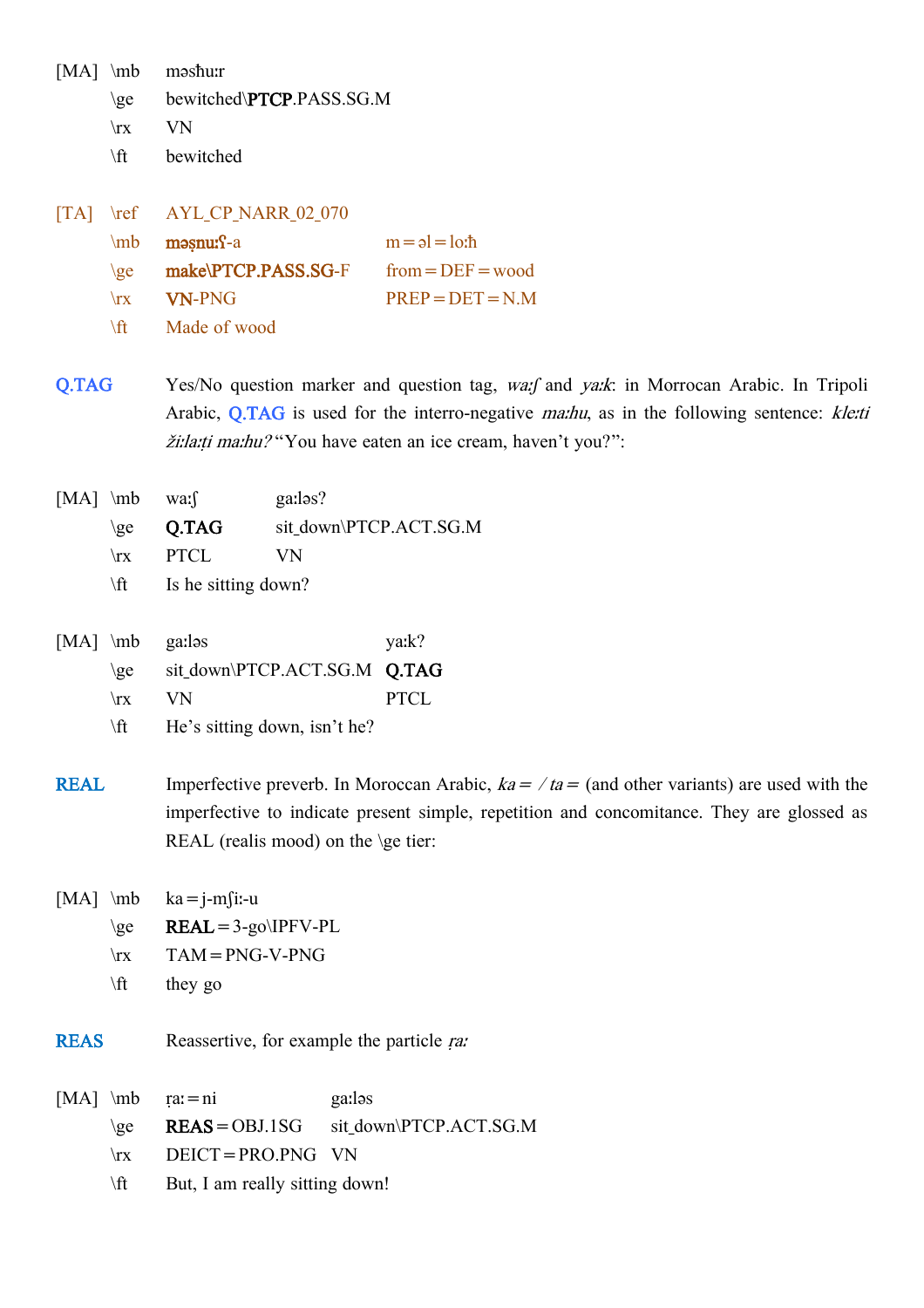| $[MA] \mb{\in}$                                   |                                           | $al = w$                                   | əlli       | dx                                        |                    |                                                                       |                     |
|---------------------------------------------------|-------------------------------------------|--------------------------------------------|------------|-------------------------------------------|--------------------|-----------------------------------------------------------------------|---------------------|
|                                                   | $\geq$                                    | $DEF = time$                               | REL        |                                           | come_in\PFV[3SG.M] |                                                                       |                     |
|                                                   | $\mathbf{x}$                              | $DET = N.M$                                | <b>PRO</b> | V                                         |                    |                                                                       |                     |
|                                                   | $\sqrt{t}$                                | at the time he came in                     |            |                                           |                    |                                                                       |                     |
|                                                   |                                           |                                            |            |                                           |                    |                                                                       |                     |
|                                                   | $\begin{bmatrix} \text{TA} \end{bmatrix}$ | AYL_CP_NARR_04_111                         |            |                                           |                    |                                                                       |                     |
|                                                   | $\mb{\text{mb}}$                          | $a = h \cdot a$ alli                       |            |                                           |                    | $f = w \circ st$                                                      | $al = \hbar u$ fr-a |
|                                                   | $\geq$                                    | $DEF = heat-F$                             |            | <b>REL</b>                                |                    | $in = middle$                                                         | $DEF = hole-F$      |
|                                                   | $\mathbf{x}$                              | $DEF = N-PNG$                              |            | <b>PRO.REL</b>                            |                    | $PREF=N.M$                                                            | $DEF = N-PNG$       |
|                                                   | \ft                                       | The heat that is inside of the hole        |            |                                           |                    |                                                                       |                     |
|                                                   |                                           |                                            |            |                                           |                    |                                                                       |                     |
| <b>SG</b>                                         |                                           |                                            |            |                                           |                    | Singular (for nouns, adjectives, verbal suffixes, pronouns, clitics): |                     |
| $[MA] \mb{\in}$                                   |                                           | ga:ləs                                     |            |                                           | ya:k?              |                                                                       |                     |
|                                                   | $\geq$                                    | sit_down\PTCP.ACT.SG.M                     |            |                                           |                    | Q.TAG                                                                 |                     |
|                                                   | $\mathbf{x}$                              | VN                                         |            |                                           | <b>PTCL</b>        |                                                                       |                     |
|                                                   | $\sqrt{t}$                                | He's sitting down, isn't he?               |            |                                           |                    |                                                                       |                     |
|                                                   |                                           |                                            |            |                                           |                    |                                                                       |                     |
|                                                   |                                           | AYL_CP_NARR_04_195                         |            |                                           |                    |                                                                       |                     |
|                                                   | $\mb{\text{mb}}$                          | xu:d                                       |            | ra: $\hbar$ - $\mathbf{t}$ = $\mathbf{k}$ |                    |                                                                       |                     |
|                                                   |                                           | $\geq$ take\IMP[2SG.M] rest-F\CS = OBL.2SG |            |                                           |                    |                                                                       |                     |
|                                                   | $\mathbf{x}$                              | $\mathbf V$                                |            |                                           | $N-PNG = PRO.PNG$  |                                                                       |                     |
|                                                   |                                           | \ft Relax yourself                         |            |                                           |                    |                                                                       |                     |
|                                                   |                                           |                                            |            |                                           |                    |                                                                       |                     |
| <b>VOC</b>                                        |                                           |                                            |            |                                           |                    | Vocative particle, <i>a</i> or <i>ja</i> , used when calling someone: |                     |
| $[MA] \mb{\text{mb}}$                             |                                           | $xu = ja$<br>a                             |            |                                           |                    |                                                                       |                     |
|                                                   | $\geq$                                    | $VOC$ brother = POSS.1SG                   |            |                                           |                    |                                                                       |                     |
|                                                   | $\mathbf{x}$                              | PTCL $N.M = PRO.PNG$                       |            |                                           |                    |                                                                       |                     |
|                                                   | $\sqrt{t}$                                | Hey, brother!                              |            |                                           |                    |                                                                       |                     |
|                                                   |                                           |                                            |            |                                           |                    |                                                                       |                     |
| $\begin{bmatrix} \text{T} \text{A} \end{bmatrix}$ | $\lvert \mathbf{r} \rvert$                | AYL_CP_NARR_05_SP1_164                     |            |                                           |                    |                                                                       |                     |
|                                                   | \mb                                       | ja                                         | fla:n      |                                           | ja                 | fla:n                                                                 |                     |
|                                                   | $\geq$                                    | <b>VOC</b>                                 | so-and-so  |                                           | <b>VOC</b>         | so-and-so                                                             |                     |
|                                                   | $\mathbf{x}$                              | PTCL.VOC N.M                               |            |                                           | PTCL.VOC N.M       |                                                                       |                     |
|                                                   | \ft                                       | Oh so-and-so oh so-and-so                  |            |                                           |                    |                                                                       |                     |

REL Relative pronoun: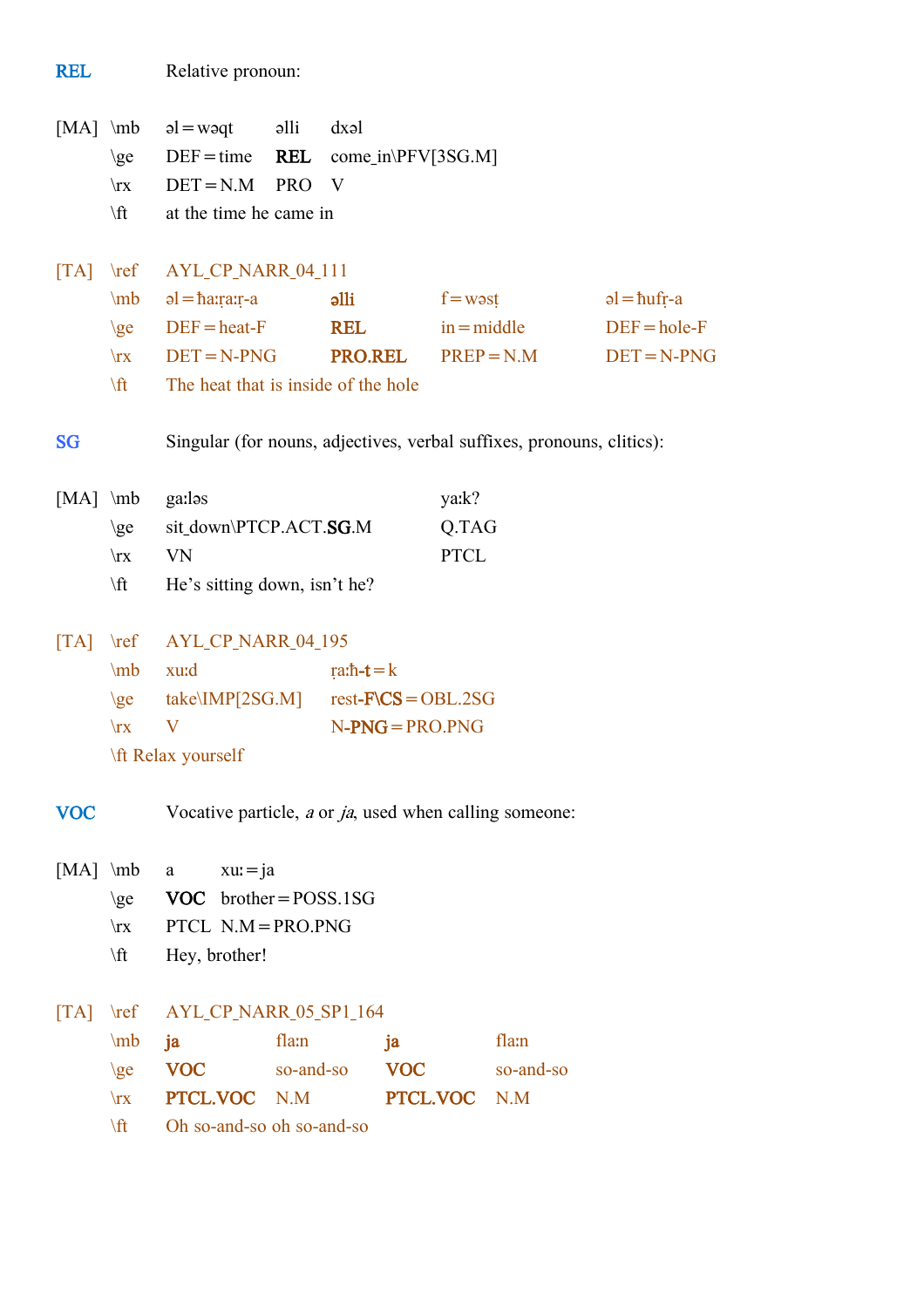# 2. Labels in the RX line

4 The Arabic numeral 4 is used for glossing quadri-consonantal roots:

| $[MA] \mb{\text{mb}}$                             |                            | tkarfas-na                                      |            |                     |                |    |                               |                  |
|---------------------------------------------------|----------------------------|-------------------------------------------------|------------|---------------------|----------------|----|-------------------------------|------------------|
|                                                   | $\geq$                     | be_damaged\PFV-1PL                              |            |                     |                |    |                               |                  |
|                                                   | $\mathbf{x}$               | V.4-PNG                                         |            |                     |                |    |                               |                  |
|                                                   | \ft                        | we were damaged                                 |            |                     |                |    |                               |                  |
| <b>ADJ</b>                                        |                            | Adjective:                                      |            |                     |                |    |                               |                  |
| $[MA] \mb{\text{mb}}$                             |                            | ti:twa:niyy-a                                   |            |                     |                |    |                               |                  |
|                                                   | $\geq$                     | Tetouani-F                                      |            |                     |                |    |                               |                  |
|                                                   | $\mathbf{x}$               | <b>ADJ-PNG</b>                                  |            |                     |                |    |                               |                  |
|                                                   | $\sqrt{t}$                 | from Tetouan                                    |            |                     |                |    |                               |                  |
| $\lfloor TA \rfloor$                              | $\lvert \text{ref} \rvert$ | AYL_CP_NARR_03_256                              |            |                     |                |    |                               |                  |
|                                                   | \mb                        | n-a:xəd-u                                       |            | $f = \hbar a_3 - a$ |                |    | xfi:f-a                       |                  |
|                                                   | $\geq$                     | 1-take\IPFV-PL                                  |            | $in = thing - F$    |                |    | light-F                       |                  |
|                                                   | $\mathbf{x}$               | PNG-V-PNG                                       |            |                     | $PREP = N-PNG$ |    | <b>ADJ-PNG</b>                |                  |
|                                                   | \ft                        | we take something light                         |            |                     |                |    |                               |                  |
| <b>ADV</b>                                        |                            | Adverb:                                         |            |                     |                |    |                               |                  |
| $[MA]$ \mb                                        |                            | təmma                                           |            |                     |                |    |                               |                  |
|                                                   | $\geq$                     | there                                           |            |                     |                |    |                               |                  |
|                                                   | $\mathbf{x}$               | <b>ADV</b>                                      |            |                     |                |    |                               |                  |
|                                                   | $\forall$ ft               | there                                           |            |                     |                |    |                               |                  |
| $\begin{bmatrix} \text{T} \text{A} \end{bmatrix}$ | $\lvert \mathbf{r} \rvert$ | AYL_CP_NARR_03_102                              |            |                     |                |    |                               |                  |
|                                                   | $\mb{\text{mb}}$           | ba:hi                                           | basdem     |                     | $f$ əkkər = ni |    |                               | $fi = ha$        |
|                                                   | $\geq$                     | good                                            | then       |                     |                |    | remember\IMP[2SG.M] = OBJ.1SG | $in = OBL.3SG.F$ |
|                                                   | $\mathbf{x}$               | <b>ADV</b>                                      | <b>ADV</b> |                     |                |    | $V.DER2 = PRO.PNG$            | $PREP = PRO.PNG$ |
|                                                   | \ft                        | Okay, remember me of it later                   |            |                     |                |    |                               |                  |
| <b>AUX</b>                                        |                            | Auxiliary, used in combination with V in V.AUX: |            |                     |                |    |                               |                  |
| $\begin{bmatrix} \text{T} \text{A} \end{bmatrix}$ | $\lvert \text{ref} \rvert$ | AYL_CP_NARR_07_057                              |            |                     |                |    |                               |                  |
|                                                   | $\mb{\text{mb}}$           | t-bda                                           |            | t-dir               |                | fi | fuqqa: f-a:t                  |                  |
|                                                   | $\geq$                     | 3F-begin\IPFV                                   |            | $3F-do\IP FV$       |                | in | bubble-PL.F                   |                  |
|                                                   | $\mathbf{x}$               | PNG-V.AUX                                       |            | PNG-V               |                |    | PREP N-PNG                    |                  |
|                                                   | \ft                        | it begins to do bubbles                         |            |                     |                |    |                               |                  |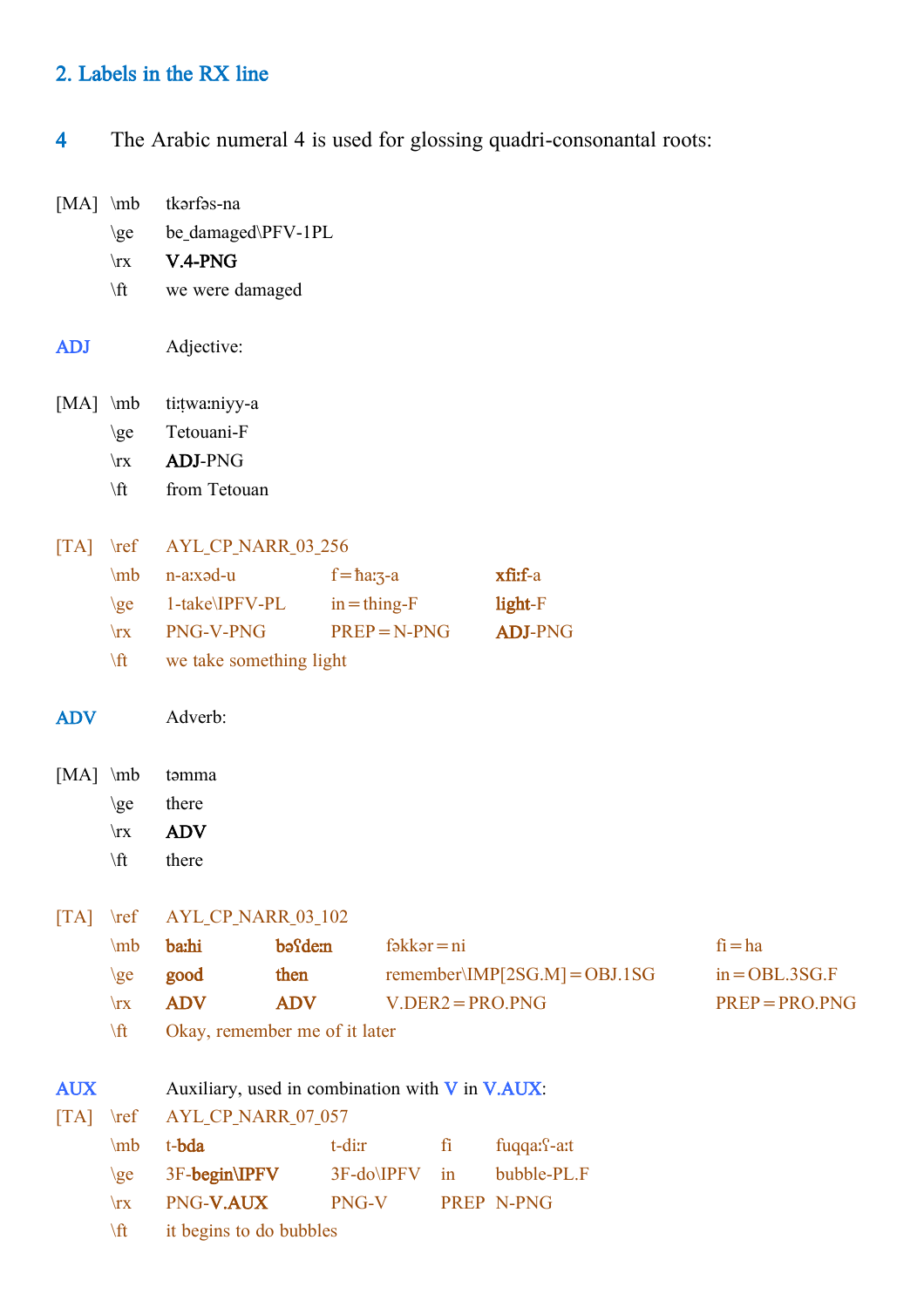BKL Back-channelling:

## **BORR** Borrowing:

[MA] \mb lətʃiːn

\ge oranges

\rx BORR.N.COL

\ft oranges

CL Clitic. In Morocan Arabic, CL is used for the second part of the negation, which has been considered as a clitic:

- [MA]  $\mathbf{m}$  ma t- $\mathbf{J}$  t- $\mathbf{J}$ 
	- $\ge$  NEG 2-find IPFV-PL = NEG
	- \rx PTCL PNG-V-PNG=CL
	- \ft You won't find it
- CMPR Comparative:

[TA] \ref AYL\_CP\_NARR\_02\_015

|              | $\mb{m}$ mumkan | j-ku:n-u          | $\partial$ and $\partial$ and $\partial$ and $\partial$ and $\partial$ and $\partial$ and $\partial$ and $\partial$ and $\partial$ and $\partial$ and $\partial$ and $\partial$ and $\partial$ and $\partial$ and $\partial$ and $\partial$ and $\partial$ and $\partial$ and $\partial$ and $\partial$ and $\partial$ and $\partial$ and $\partial$ and $\partial$ and $\partial$ |
|--------------|-----------------|-------------------|------------------------------------------------------------------------------------------------------------------------------------------------------------------------------------------------------------------------------------------------------------------------------------------------------------------------------------------------------------------------------------|
| $\{ge\}$     | maybe           | 3-be\IPFV-PL      | clean\CMPR                                                                                                                                                                                                                                                                                                                                                                         |
| $\mathbf{r}$ | ADV.            | PNG-V.MOD-PNG ADJ |                                                                                                                                                                                                                                                                                                                                                                                    |

\ft They are maybe cleaner

COL Collective in N.COL:

[MA] \mb məsz

- \ge goats
- \rx N.COL
- \ft goats

### [TA] \ref AYL\_CP\_NARR\_02\_036

|                                              | $\ln b$ tbix-t=h                          | mərr-a | t-ku:n        | $b = a = \hbar u$   |  |  |
|----------------------------------------------|-------------------------------------------|--------|---------------|---------------------|--|--|
| $\{$                                         | sauce- $F\setminus CS = OBL.3SG.M$ time-F |        | $3F$ -be\IPFV | $by = DEF = fish$   |  |  |
| $\mathbf{x}$                                 | $N-PNG = PRO.PNG$                         | N-PNG  | PNG-V.MOD     | $PREP = DET = NCOL$ |  |  |
| If sometimes ist sauce is prepared with fish |                                           |        |               |                     |  |  |

CONJ Conjunction.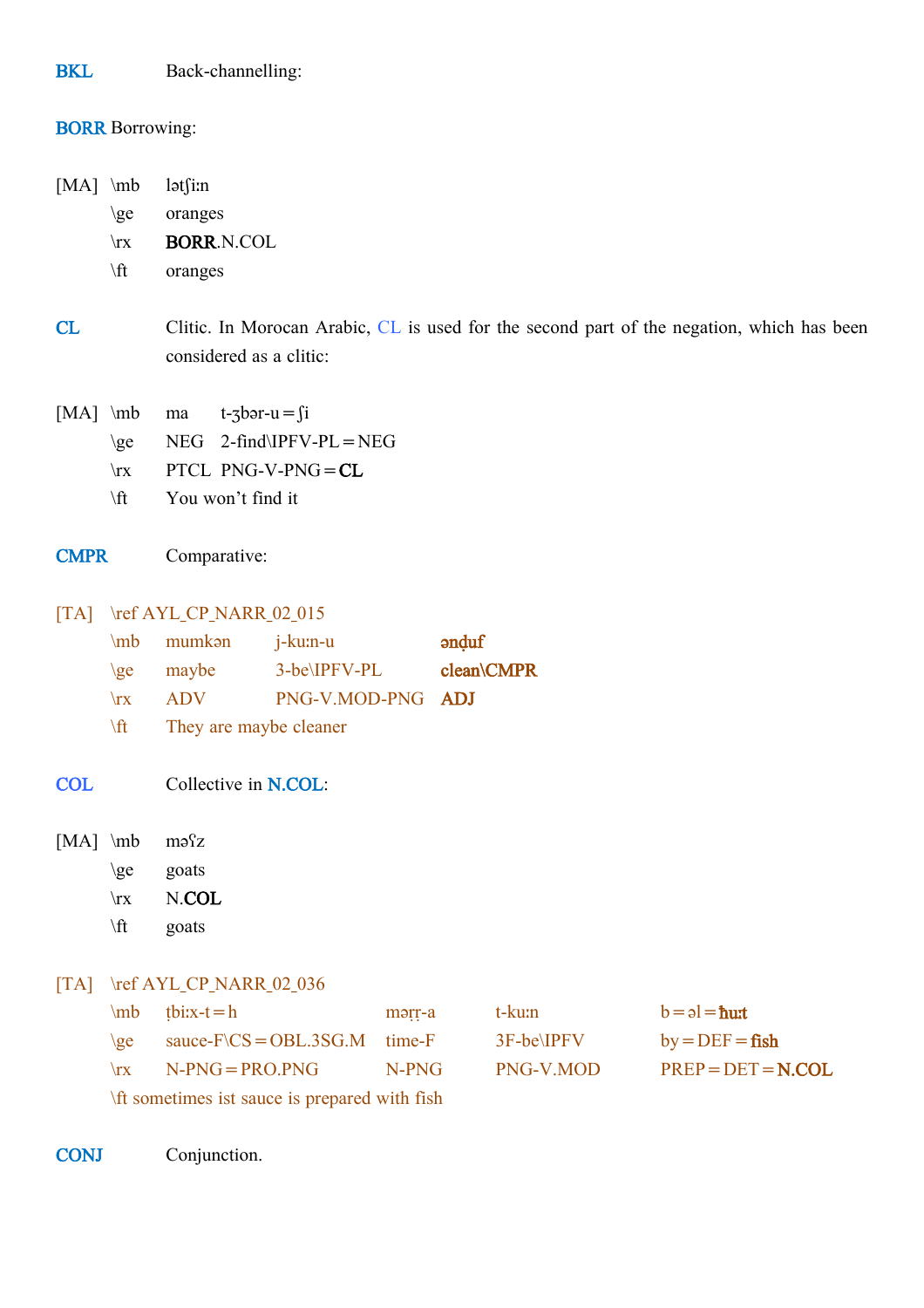[MA] \mb bəlħəqq  $\ge$  but \rx CONJ

 $\forall$ ft but

#### [TA] \ref AYL\_CP\_NARR\_03\_037

| $\mb{\text{mb}}$ | - 11                                       | $3 \cdot 4 = i$          | bu – | $\text{walad-t}=i$                        | $\Theta$     |  |
|------------------|--------------------------------------------|--------------------------|------|-------------------------------------------|--------------|--|
| $\{ge\}$         | and                                        | $grandfather = POSS.1SG$ |      | father parent- $F\setminus CS = POSS.1SG$ | $\Box$ a     |  |
| $\mathbf{r}$     | <b>CONJ</b>                                | $N.M = PRO.PNG$          |      | $N.M$ $N-PNG = PRO.PNG$                   | <b>HESIT</b> |  |
| $\sqrt{t}$       | And my grandfather, my mother's father, er |                          |      |                                           |              |  |

CSW Codeswitching; the label is always followed by the name of the other language: CSW.FRA (French); CSW.ENG (English); CSW.ARB (Modern Standard Arabic); CSW.SPA Spanish).

|              | [MA] $mb$ harz-a                         | $<$ típico de $>$ | $d = \rho l =$ mayrəb   |  |  |
|--------------|------------------------------------------|-------------------|-------------------------|--|--|
| $\chi$ ee    | thing-F                                  | $<$ típico de $>$ | $of = DEF = Moreover$   |  |  |
| $\mathbf{r}$ | N-PNG                                    | <b>CSW.SPA</b>    | $PREF.POSS = DET = N.P$ |  |  |
| \ft_         | something $\lt$ típico de $>$ of Morocco |                   |                         |  |  |

**DEICT** Deictic. This label is used with presentative and reassertive particles  $ha =$  and  $ra =$ :

- $[MA] \mb{mb}$  ha: = k
	- $\ge$  PRST=OBL.2SG
	- \rx DEICT=PRO.PNG
	- \ft Take! / Here you are!

DEM Demonstrative with DIST (see also DIST and PROX). In Moroccan Arabic, DEM is added in \rx line when a pronun follows a demonstrative determiner construction and agrees in gender and number with the noun:

|              | [MA] $\ln b$ $\text{had} = a = \text{b}$ | hardi    |
|--------------|------------------------------------------|----------|
|              | $\geq$ DEM.PROX = DEF = girl PROX.F      |          |
|              | $\forall$ rx DET = DET = N.F             | PROX.DEM |
| $\mathbf{f}$ | this girl over there                     |          |

#### [TA] \ref AYL\_CP\_NARR\_02\_107

| $\mb{\text{mb}}$ | haːda                | mə <sup>c</sup> na | ta:ni      |  |  |
|------------------|----------------------|--------------------|------------|--|--|
| $\{ge\}$         | <b>PROX.M</b>        | meaning            | other      |  |  |
| $\mathbf{x}$     | PRO.DEM              | $N_{\rm M}$        | <b>ADJ</b> |  |  |
| $\sqrt{t}$       | It's another meaning |                    |            |  |  |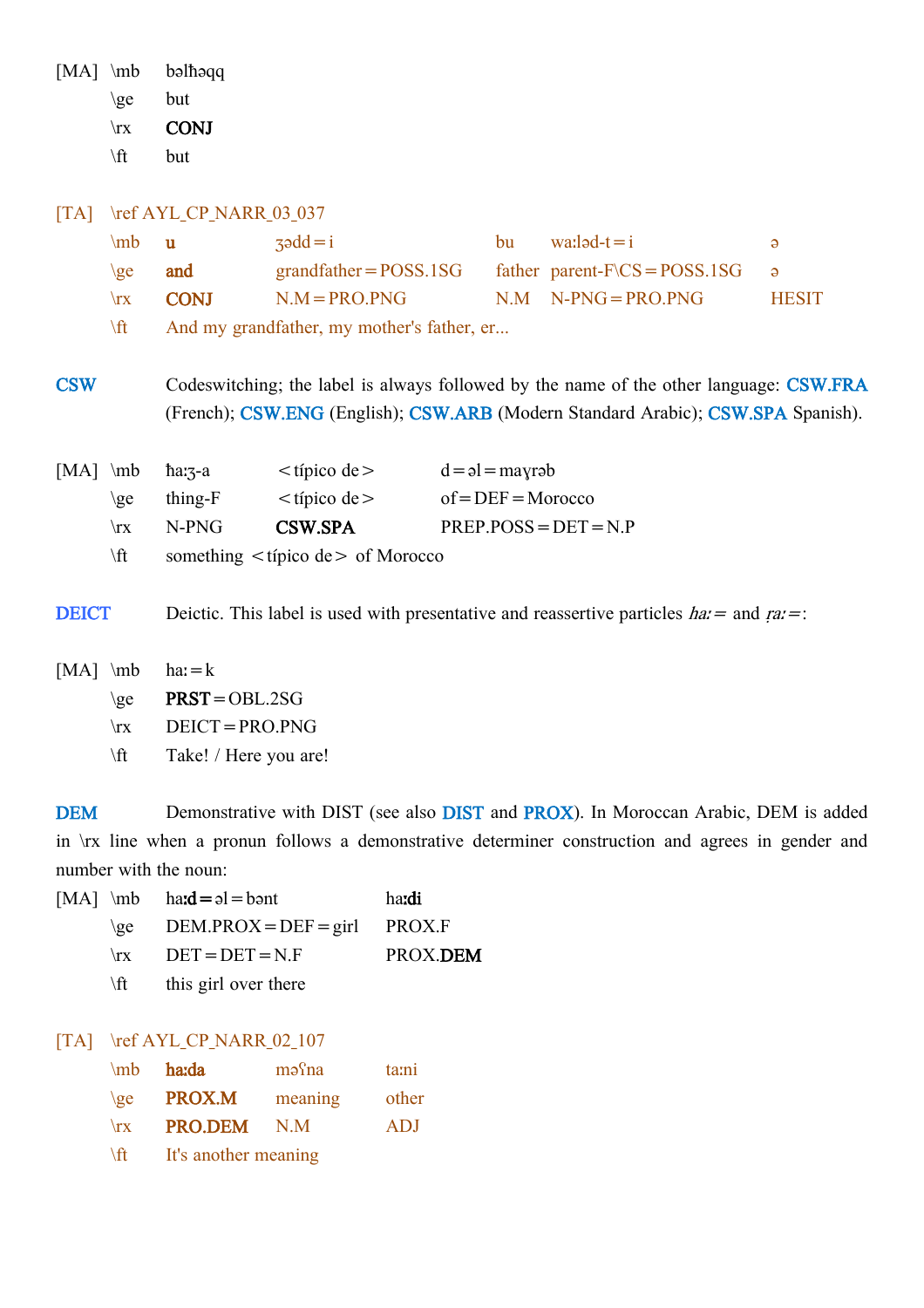DER Derived verbal forms, usually tagged with numerals in traditional grammars of Arabic language. It is used in verbal forms and verbal nouns (see N.V):

[MA] \mb t-ʒəwwəʒ

\ge 2-get\_married\IPFV

\rx PNG-V.DER2

\ft you will get married

# [TA] \ref AYL\_CP\_NARR\_05\_SP1\_076

|              | $\mb{ha} = n - t \bf{kollom} - u$  | Yla           | wəst   | $al = bl$ a:d   |
|--------------|------------------------------------|---------------|--------|-----------------|
| $\{ge\}$     | $FUT = 1$ -speak\IPFV-PL           | <sub>on</sub> | middle | $DEF = country$ |
| $\mathbf{r}$ | $TAM = PNG-V, DER5-PNG$            | <b>PREP</b>   | N M    | $DEF = N.M$     |
| $\sqrt{t}$   | We will talk about the city center |               |        |                 |

DET Determiner in the rx line, whether definite or indefinite:

|              | [MA] $\mb{ab}$ al = bant |
|--------------|--------------------------|
| $\chi$       | $DEF = girl$             |
| $\mathbf{x}$ | $DET = N.F$              |
|              |                          |

\ft the girl

| $[MA] \mb{mb}$ $\bf{ii}$ |     |                                                                                                                                                                                                                                | $\hbar$ a: $\frac{7}{2}$ -a |
|--------------------------|-----|--------------------------------------------------------------------------------------------------------------------------------------------------------------------------------------------------------------------------------|-----------------------------|
|                          |     | $\geq$ INDF2                                                                                                                                                                                                                   | thing-F                     |
|                          |     | $\forall$ rx <b>DET</b>                                                                                                                                                                                                        | N-PNG                       |
|                          | ۱Ω۰ | the contract of the contract of the contract of the contract of the contract of the contract of the contract of the contract of the contract of the contract of the contract of the contract of the contract of the contract o |                             |

- \ft something
- [TA] \ref AYL\_CP\_NARR\_06\_221
	- $\mb{ol} = \text{qəsş-a}$
	- $\geq$  DEF = story-F
	- $\forall$ rx DET=N-PNG
	- \ft the story

EN Enunciative, for enunciative particle PTCL.EN:

| $[MA] \mb{mb}$ |              | zəfma      |
|----------------|--------------|------------|
|                | $\geq$       | supposedly |
|                | $\mathbf{x}$ | PTCL.EN    |
|                | \ft          | supposedly |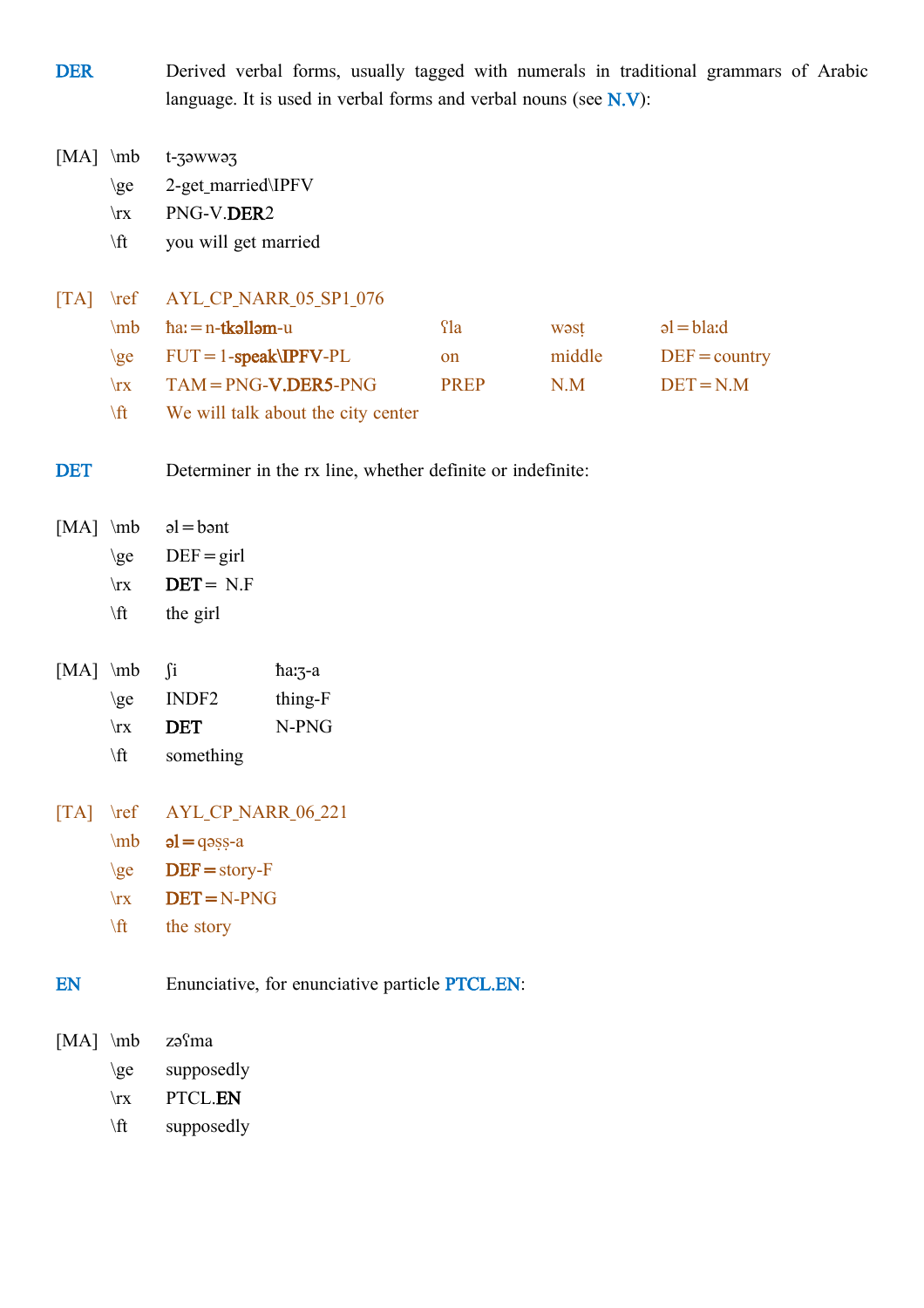EXHORT Exhortation, for example, *jalla:h* (come on!) in Moroccan and in Tripoli Arabic, as well as the auxiliary verb xǝlla in Tripoli Arabic and its several truncated forms xǝll and xa. [TA] \ref AYL\_CP\_NARR\_06\_156 \mb gaːl-u xa n-mʃi-u \ge say\PFV-3PL leave\IMP[2SG] 1-go\IPFV-PL \rx V-PNG EXHORT PNG-V-PNG \ft They said let's go

- FS False start:
- $[MA] \mb{\text{label}}$ \rx: FS  $\forall$ ft you…
- HESIT Hesitation:

# [TA] \ref AYL CP\_NARR\_03\_037

| $\ln b$ u    |             | $\zeta$ and $\zeta$ = i                    | bu | wa: $l$ əd-t $=$ i                          |              |
|--------------|-------------|--------------------------------------------|----|---------------------------------------------|--------------|
| ge           | and         | $grandfather = POSS.1SG$                   |    | father parent- $F\setminus CS = POSS.1SG$ a |              |
| $\mathbf{x}$ | <b>CONJ</b> | $N.M = PRO.PNG$                            |    | $NM$ N-PNG = PRO PNG                        | <b>HESIT</b> |
| \ft          |             | And my grandfather, my mother's father, er |    |                                             |              |

IDP Independent, like in independent pronoun, PRO.IDP in Moroccan Arabic:

[MA] \mb a:na  $\geq \qquad$  I \rx PRO.IDP  $\label{eq:1}$ 

INDF Indefinite; it is used in Tripoli Arabic for Indefinites Pronouns PRO.INDF:

[TA] \ref AYL\_CP\_NARR\_04\_048

|      | $\mathbf{m}$ la: kən           | ləmma       | hədd    | $i$ -gu:l $l = k$           |                                          |
|------|--------------------------------|-------------|---------|-----------------------------|------------------------------------------|
| $\{$ | but                            | when        | someone | $3M$ -say\IPFV to = OBL.2SG |                                          |
|      | $\mathbf{r}$ CONI              | <b>CONI</b> |         |                             | <b>PRO.INDF</b> $PNG-V$ $PREF = PRO.PNG$ |
|      | \ft but when someone tells you |             |         |                             |                                          |

INTJ Interjection :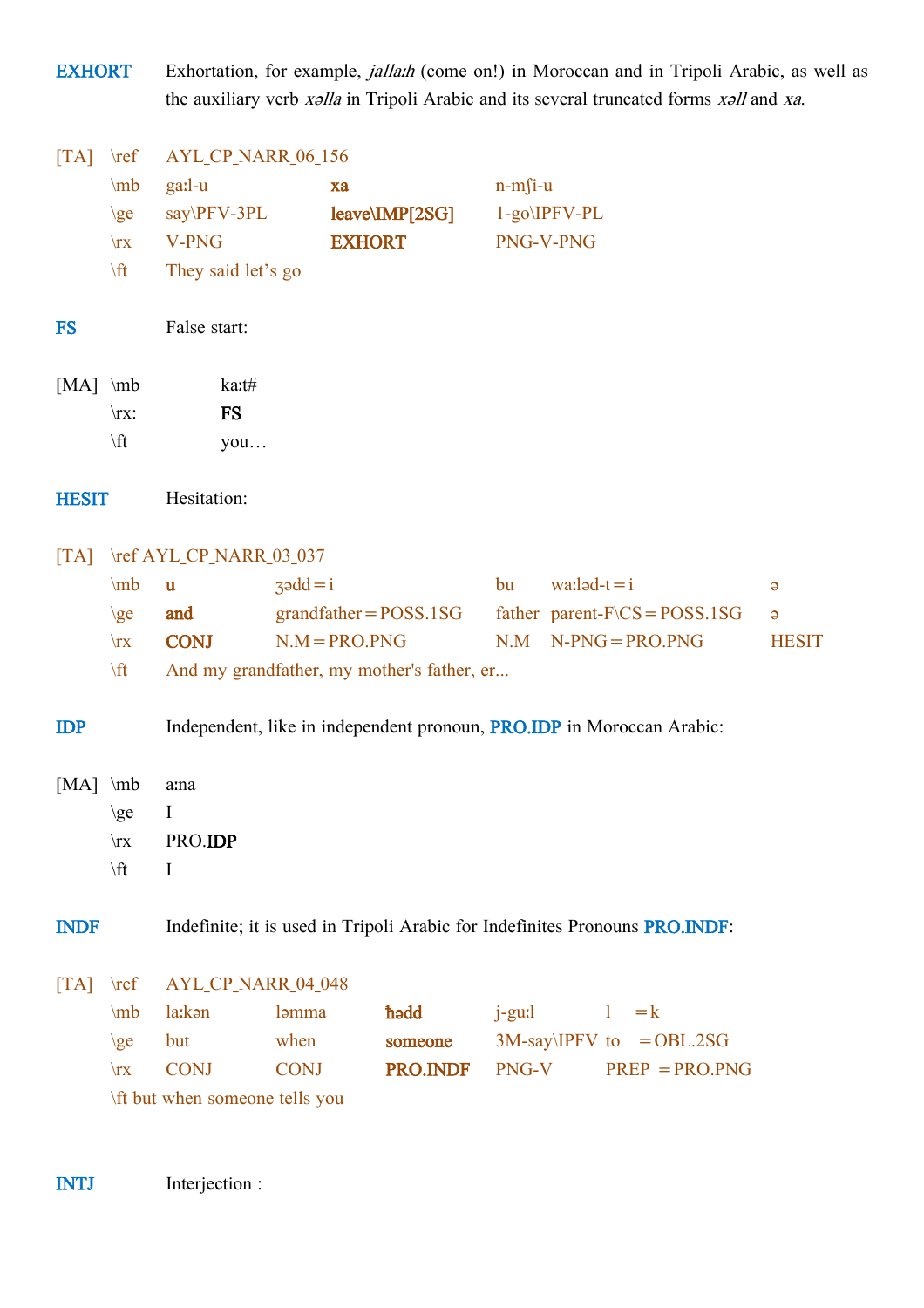[TA] \ref AYL\_CP\_NARR\_06\_052

|                                                                 | \mb<br>$\geq$<br>$\mathbf{x}$<br>$\sqrt{t}$                 | a:<br>ma<br>NEG1<br>ah<br>PTCL.NEG<br><b>INTJ</b><br>Ah, I don't move it?                                                      | n-hərrək $= h = \int$<br>$1$ -move $\text{NPFV} = \text{OBL}.3\text{SG}.M = \text{NEG2}$<br>$PNG-V. DER2 = PRO.PNG = PTCL. NEG$ |                              | ha:da<br>PROX.M<br>PRO.DEM                                                                   |
|-----------------------------------------------------------------|-------------------------------------------------------------|--------------------------------------------------------------------------------------------------------------------------------|---------------------------------------------------------------------------------------------------------------------------------|------------------------------|----------------------------------------------------------------------------------------------|
| <b>IRR</b>                                                      |                                                             | negation, see NEG.IRR.                                                                                                         |                                                                                                                                 |                              | Irrealis. In Moroccan Arabic, it is used with conditional conjunction lu: ka:n, and with the |
| $[MA] \mb{\in}$                                                 | $\geq$<br>$\mathbf{x}$<br>$\sqrt{t}$                        | lu:ka:n<br>if<br><b>CONJ.IRR</b><br>if                                                                                         |                                                                                                                                 |                              |                                                                                              |
| LC                                                              |                                                             | Locution.                                                                                                                      |                                                                                                                                 |                              |                                                                                              |
| <b>MOD</b><br>$\begin{bmatrix} \text{T} \text{A} \end{bmatrix}$ | $\lvert \mathbf{r} \rvert$<br>$\ln b$<br>$\geq$             | It is used with modal verbs <b>V.MOD</b> :<br>AYL_CP_NARR_06_132<br>ka:n-ət<br>be\PFV-3SG.F                                    | $a = \frac{1}{2}$<br>$DEF = dancer-F$                                                                                           | $l$ bəs-ət<br>wear\PFV-3SG.F | dhah<br>gold                                                                                 |
|                                                                 | $\mathbf{x}$<br>$\sqrt{t}$                                  | $V.MOD-PNG$ $DET = N-PNG$                                                                                                      | V-PNG<br>So, she take her gold, the dancer was wearing gold                                                                     |                              | N.COL                                                                                        |
| N                                                               |                                                             | Noun:                                                                                                                          |                                                                                                                                 |                              |                                                                                              |
| $[MA]$ \mb                                                      | $\geq$<br>$\mathbf{x}$<br>$\forall$ ft                      | qbi:l-a<br>tribe-F<br>$N-F$<br>a tribe                                                                                         |                                                                                                                                 |                              |                                                                                              |
| $\begin{bmatrix} \text{T} \text{A} \end{bmatrix}$               | $\lvert \mathbf{r} \rvert$<br>\mb<br>$\geq$<br>$\mathbf{x}$ | AYL_CP_NARR_05_SP1_180<br>$al = flux$<br>$DEF = money\PL$<br>$DEF = N$<br>\ft The money is not a way to evaluate a human being | $\text{mg}$<br>NEG.CONT<br><b>PTCL</b>                                                                                          | taqjim<br>evaluation<br>N.M  | $al = bnad$<br>$DEF = human\, being$<br>$DEF = N.M$                                          |

NEG Negative, it is used for negation particles in PTCL.NEG: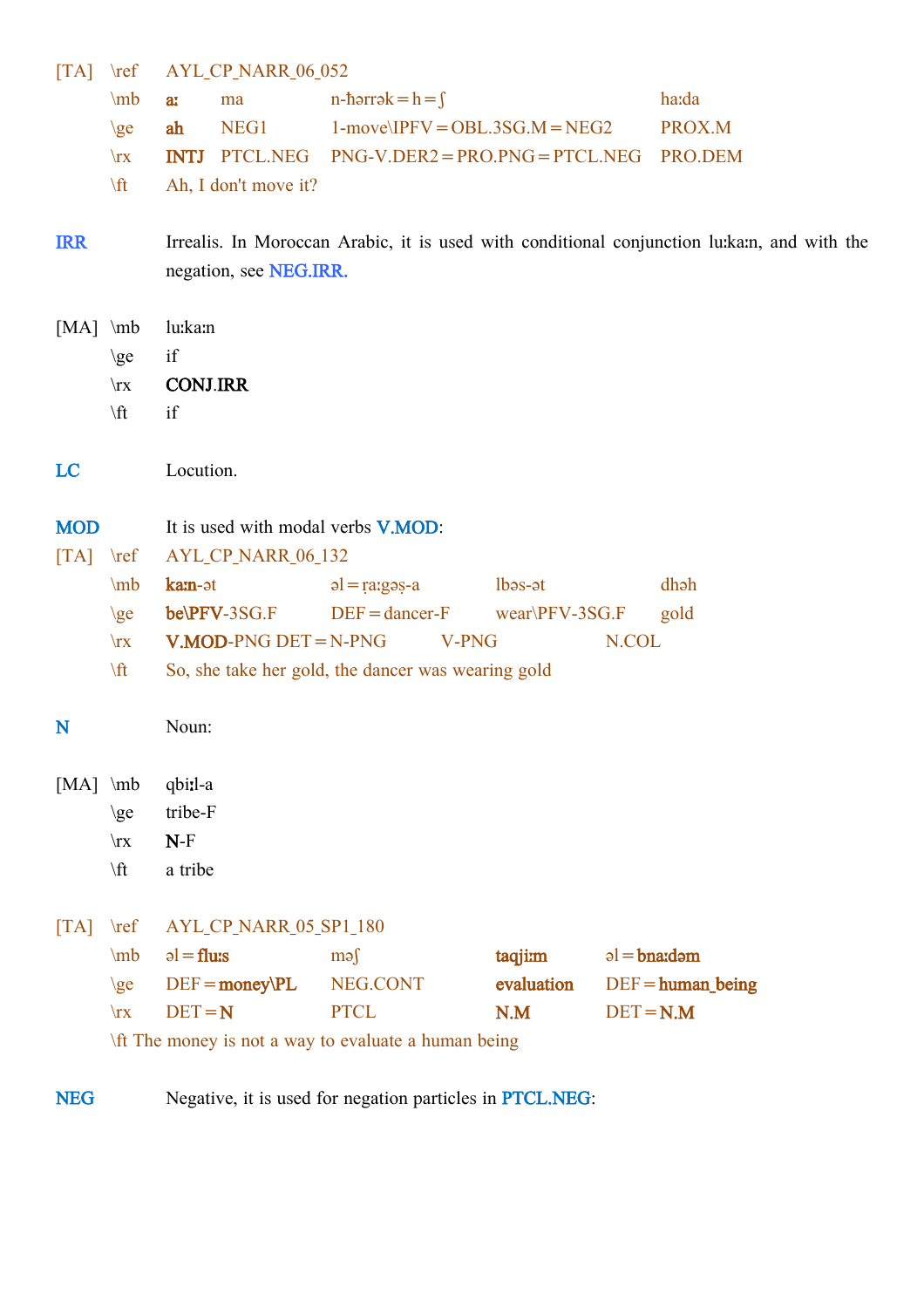| $\lfloor TA \rfloor$                              | $\lvert \mathbf{r} \rvert$ | AYL_CP_NARR_04_057            |              |                                           |              |                      |                                                                                                 |
|---------------------------------------------------|----------------------------|-------------------------------|--------------|-------------------------------------------|--------------|----------------------|-------------------------------------------------------------------------------------------------|
|                                                   | \mb                        | ma                            |              | $n-h0$ -həbb-u= $h = f$                   |              |                      |                                                                                                 |
|                                                   | $\geq$                     | NEG1                          |              | $1$ -love\IPFV-PL = OBL.3SG.M = NEG2      |              |                      |                                                                                                 |
|                                                   | $\mathbf{x}$               | PTCL.NEG                      |              | $PNG-V-PNG = PRO.PNG = PTCL.NEG$          |              |                      |                                                                                                 |
|                                                   | \ft                        | We don't like it              |              |                                           |              |                      |                                                                                                 |
| N.P                                               |                            | Proper noun:                  |              |                                           |              |                      |                                                                                                 |
|                                                   |                            |                               |              |                                           |              |                      |                                                                                                 |
| $[MA] \infty$                                     |                            | tatwa:n                       |              |                                           |              |                      |                                                                                                 |
|                                                   | $\geq$                     | Tetouan                       |              |                                           |              |                      |                                                                                                 |
|                                                   | $\mathbf{x}$               | N.P                           |              |                                           |              |                      |                                                                                                 |
|                                                   | $\forall$ ft               | Tetouan                       |              |                                           |              |                      |                                                                                                 |
| $\begin{bmatrix} \text{T} \text{A} \end{bmatrix}$ | $\lvert \mathbf{r} \rvert$ | AYL_CP_NARR_01_5              |              |                                           |              |                      |                                                                                                 |
|                                                   | $\ln b$                    | fi                            | i:ta:lja     | ma                                        | $fi = f$     |                      | <b>bazzi:n</b>                                                                                  |
|                                                   | $\geq$                     | in                            | Italy        | NEG1                                      | $EXS = NEG2$ |                      | barley_flour_gruel                                                                              |
|                                                   | $\mathbf{x}$               | <b>PREP</b>                   | N.P          | PTCL.NEG                                  |              | $COP.EXS = PTCL.NEG$ | N.M                                                                                             |
|                                                   | \ft                        |                               |              | In Italy, there is no barley flour gruel  |              |                      |                                                                                                 |
|                                                   |                            |                               |              |                                           |              |                      |                                                                                                 |
| N.V                                               |                            |                               |              |                                           |              |                      | Verbal noun, it is a noun refers to the act of doing the verb. In Arabic grammatical tradition, |
|                                                   |                            | it is called <i>masdar</i> .  |              |                                           |              |                      |                                                                                                 |
|                                                   |                            |                               |              |                                           |              |                      |                                                                                                 |
| $[MA] \verb mb $                                  |                            | bi: <sup>c</sup>              |              |                                           |              |                      |                                                                                                 |
|                                                   | $\geq$                     | sale                          |              |                                           |              |                      |                                                                                                 |
|                                                   | $\mathbf{x}$               | N.V                           |              |                                           |              |                      |                                                                                                 |
|                                                   | $\sqrt{t}$                 | act of selling, sale          |              |                                           |              |                      |                                                                                                 |
|                                                   |                            |                               |              |                                           |              |                      |                                                                                                 |
| <b>NUM</b>                                        |                            |                               |              |                                           |              |                      | Numeral. NUM is used alone in Tripoli Arabic before a counted object. Otherwise, it is          |
|                                                   |                            |                               |              |                                           |              |                      | used in combination with N in N.NUM for cardinal numbers, or with ADJ in ADJ.NUM for            |
|                                                   |                            |                               |              | ordinal numbers, like in Moroccan Arabic: |              |                      |                                                                                                 |
| [MA] \mot                                         |                            | sott                          | <b>Sja:1</b> |                                           |              |                      |                                                                                                 |
|                                                   | $\mb{\text{mb}}$           | sotta                         | <b>Sja:1</b> |                                           |              |                      |                                                                                                 |
|                                                   | $\geq$                     | six\CS                        | boys\PL      |                                           |              |                      |                                                                                                 |
|                                                   | $\mathbf{x}$               | N.NUM                         | N.M          |                                           |              |                      |                                                                                                 |
|                                                   | \ft                        | six boys                      |              |                                           |              |                      |                                                                                                 |
| $\begin{bmatrix} \text{T} \text{A} \end{bmatrix}$ | $\lvert \mathbf{r} \rvert$ | AYL_CP_NARR_07_045            |              |                                           |              |                      |                                                                                                 |
|                                                   | \mb                        | səbs-a                        |              | dga:ji:g                                  | $\mathbf{h}$ | $f = f f$            | dga:ji:g                                                                                        |
|                                                   | $\geq$                     | seven-F                       |              | minute\PL                                 | to           | ten-F                | minute\PL                                                                                       |
|                                                   | $\mathbf{x}$               | NUM-PNG                       | N            |                                           | <b>PREP</b>  | NUM-PNG              | N                                                                                               |
|                                                   | \ft                        | Seven minutes to ten minutes, |              |                                           |              |                      |                                                                                                 |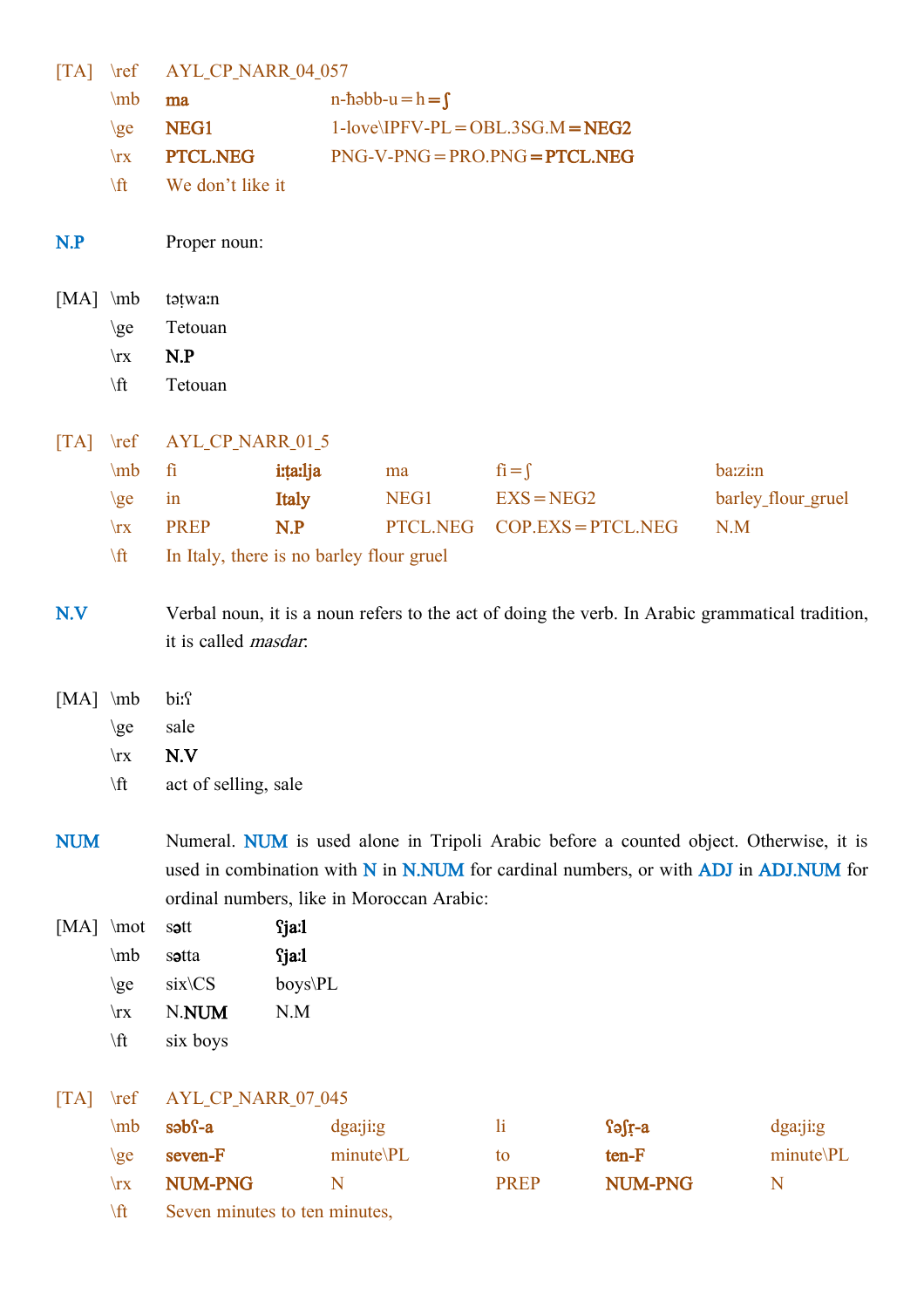| $\begin{bmatrix} \text{T} \text{A} \end{bmatrix}$ | $\lvert \mathbf{ref} \rvert$ | AYL_CP_NARR_03_176                          |                       |                                                                                             |          |                     |
|---------------------------------------------------|------------------------------|---------------------------------------------|-----------------------|---------------------------------------------------------------------------------------------|----------|---------------------|
|                                                   | \mb                          | m <sup>c</sup> a                            | $al = sa: S-a$        | tnim                                                                                        |          |                     |
|                                                   | $\geq$                       | with                                        | $DEF = hour - F$      | two                                                                                         |          |                     |
|                                                   | $\mathbf{x}$                 | <b>PREP</b>                                 | $DEF = N-PNG$         | N.NUM                                                                                       |          |                     |
|                                                   | \ft                          | Around two o'clock                          |                       |                                                                                             |          |                     |
|                                                   |                              |                                             |                       |                                                                                             |          |                     |
| $\Gamma$ A                                        | $\lvert \mathbf{r} \rvert$   | AYL_NARR_05_SP1_068                         |                       |                                                                                             |          |                     |
|                                                   | $\mb{\text{mb}}$             | $al = b$ əni                                | $al =$ awwel          |                                                                                             |          |                     |
|                                                   | $\zeta$                      | $DEF = construction$ $DEF = first$          |                       |                                                                                             |          |                     |
|                                                   | $\mathbf{x}$                 | $DEF = N.M$                                 | $DEF = ADJ. NUM$      |                                                                                             |          |                     |
|                                                   | \ft                          | The first building                          |                       |                                                                                             |          |                     |
|                                                   |                              |                                             |                       |                                                                                             |          |                     |
| <b>PNG</b>                                        |                              |                                             |                       | It provides person, number and gender information, like in the feminine suffix $-a(t)$ :    |          |                     |
|                                                   |                              |                                             |                       |                                                                                             |          |                     |
| $[MA]$ \mb                                        |                              | kəlb-a                                      |                       |                                                                                             |          |                     |
|                                                   | $\geq$                       | $dog-F$                                     |                       |                                                                                             |          |                     |
|                                                   | $\mathbf{x}$<br>$\sqrt{t}$   | N-PNG                                       |                       |                                                                                             |          |                     |
|                                                   |                              | a female dog                                |                       |                                                                                             |          |                     |
| $\begin{bmatrix} \text{TA} \end{bmatrix}$         |                              | AYL_CP_NARR_06_142                          |                       |                                                                                             |          |                     |
|                                                   | $\ln b$                      | $a = b$ ne: $i - a$                         | $al = \frac{1}{2}$    |                                                                                             |          |                     |
|                                                   | $\geq$                       | $DEF = girl\DIM-F$                          | $DEF = small\D{IM-F}$ |                                                                                             |          |                     |
|                                                   | $\mathbf{x}$                 | $DEF = N-PNG$                               | $DEF = ADJ-PNG$       |                                                                                             |          |                     |
|                                                   | $\sqrt{t}$                   | the small girl                              |                       |                                                                                             |          |                     |
|                                                   |                              |                                             |                       |                                                                                             |          |                     |
| <b>POSS</b>                                       |                              |                                             |                       | It is used in rx line only with possessive particles in the genitive analytic construction, |          |                     |
|                                                   |                              | PRE.POSS:                                   |                       |                                                                                             |          |                     |
|                                                   |                              |                                             |                       |                                                                                             |          |                     |
| $[MA] \mb{\text{mb}}$                             |                              | $dja: l = na$                               |                       |                                                                                             |          |                     |
|                                                   | $\geq$                       | $of = OBL.1PL$                              |                       |                                                                                             |          |                     |
|                                                   | $\mathbf{x}$                 | $PREF.POSS = PRO.PNG$                       |                       |                                                                                             |          |                     |
|                                                   | $\sqrt{t}$                   | our                                         |                       |                                                                                             |          |                     |
|                                                   |                              |                                             |                       |                                                                                             |          |                     |
| $\begin{bmatrix} \text{T} \text{A} \end{bmatrix}$ | $\lvert \mathbf{r} \rvert$   | AYL_CP_NARR_05_SP1_203                      |                       |                                                                                             |          |                     |
|                                                   | \mb                          | məfru:d                                     |                       | n-ha:fəd-u                                                                                  | $\Omega$ | $=$ na: $data$ :f-a |
|                                                   | $\{ge$                       | suppose\PTCP.PASS.SG.M                      |                       | 1-preserve\IPFV-PL                                                                          | on       | $DEF = cleanness-F$ |
|                                                   | $\mathbf{x}$                 | <b>VN</b>                                   |                       | PNG-V.DER3-PNG                                                                              |          | PREP DET=N-PNG      |
|                                                   | \mb                          | mta: f                                      | tra:blos              |                                                                                             |          |                     |
|                                                   | $\geq$                       | of                                          | Tripoli               |                                                                                             |          |                     |
|                                                   | $\mathbf{x}$                 | PREP.POSS                                   | N.P                   |                                                                                             |          |                     |
|                                                   | $\sqrt{t}$                   | We should preserve the cleanness of Tripoli |                       |                                                                                             |          |                     |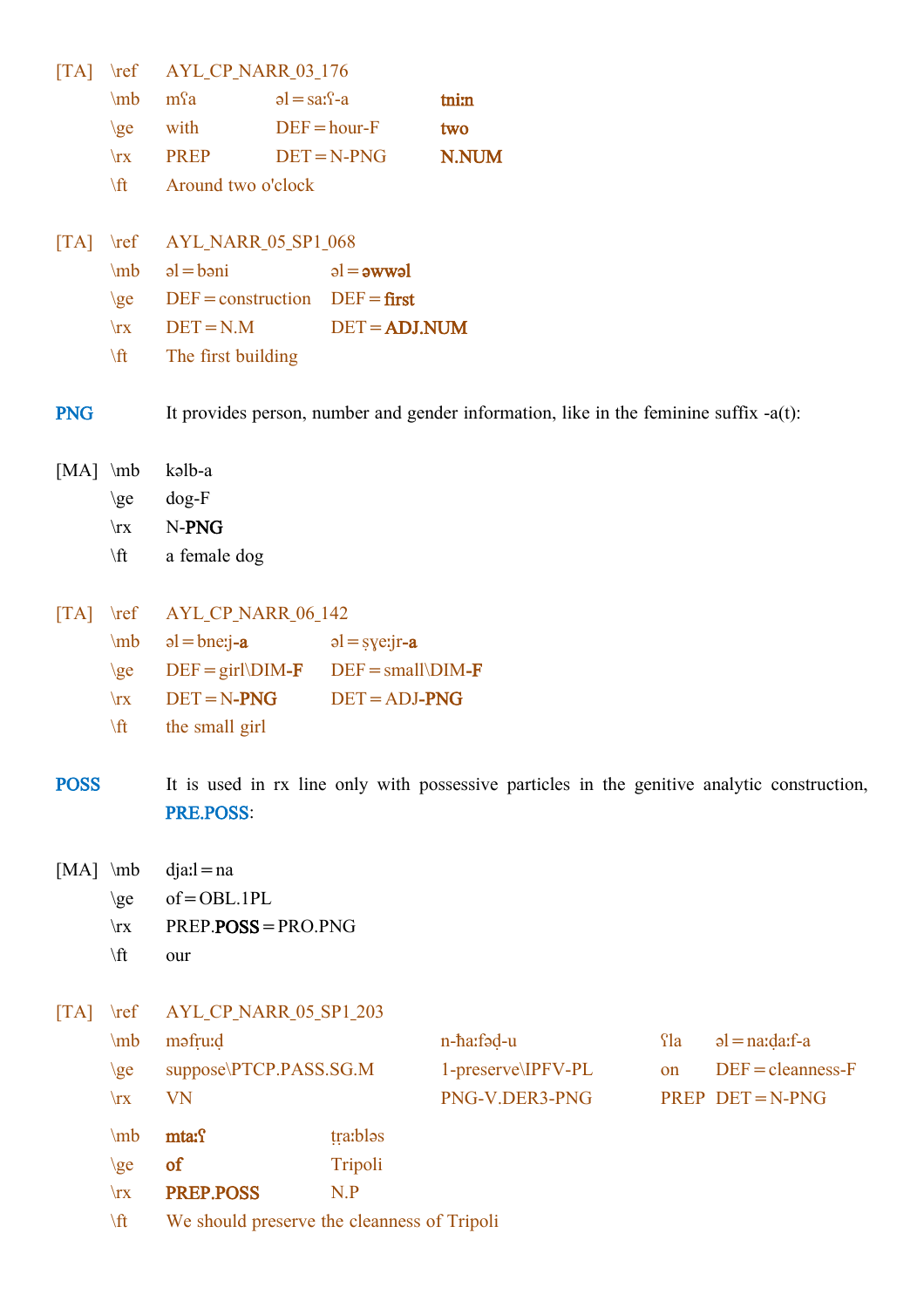POT Potential. In Moroccan Arabic, it is used with the conditional conjunctions *i:la* and *i.da*:

[MA] \mb iːla \ge if \rx CONJ.POT \ft if

PRO Pronoun. For independent pronouns and bound pronouns elities in Moroccan and Tripoli Arabic:

|      | [MA] $mb$ fi: = ha        |
|------|---------------------------|
|      | \ge in = OBL.3F           |
|      | $\text{ }$ PREP = PRO.PNG |
| \ft. | in her                    |
|      |                           |

[TA] \ref AYL\_CP\_NARR\_05\_002\_SP1\_001

|              | $\mb{m}$ we:n | wsəl <b>-na</b>   | ħna        |
|--------------|---------------|-------------------|------------|
|              | $\{ge$ where  | $arrive\PPFV-1PL$ | 1PL        |
| $\mathbf{x}$ | ADV.Q         | V-PNG             | <b>PRO</b> |

\ft Until where have we been (recording)?

[TA] \ref AYL\_CP\_NARR\_03\_102

| \m $b$       | ha:hi      | bəfde:n                       | $f \ni k$ kər $= n i$           | $fi = ha$        |
|--------------|------------|-------------------------------|---------------------------------|------------------|
| ge           | good       | then                          | remember\IMP[2SG.M] = $OBJ.1SG$ | $in = OBL.3SG.F$ |
| $\mathbf{r}$ | <b>ADV</b> | <b>ADV</b>                    | $V.DER2 = PRO.PNG$              | $PREP = PRO.PNG$ |
| \ft.         |            | Okay, remember me of it later |                                 |                  |

**PREP** Preposition:

- $[MA] \mb{Sla}$  səhh-t=u
	- \ge along health-F\CS = OBL.3M
	- \rx PREP N-PNG=PRO.PNG
	- \ft in good health

[TA] \ref AYL\_CP\_NARR\_02\_115

|              | $mb$ n-xəllət-u                  | $fi = h$ | $\mathbf{b} = \text{i} \cdot \text{d} - \text{e} \cdot \text{n} = \text{n} \cdot \text{d}$ |
|--------------|----------------------------------|----------|--------------------------------------------------------------------------------------------|
|              |                                  |          | $\geq$ 1-mix\IPFV-PL in = OBL.3SG.M by = hand-DU = OBL.1PL                                 |
| $\mathbf{r}$ |                                  |          | $PNG-V. DER2-PNG$ $PREF = PRO.PNG$ $PREF = N.F-PNG = PRO.PNG$                              |
| \ft          | We keep mixing it with our hands |          |                                                                                            |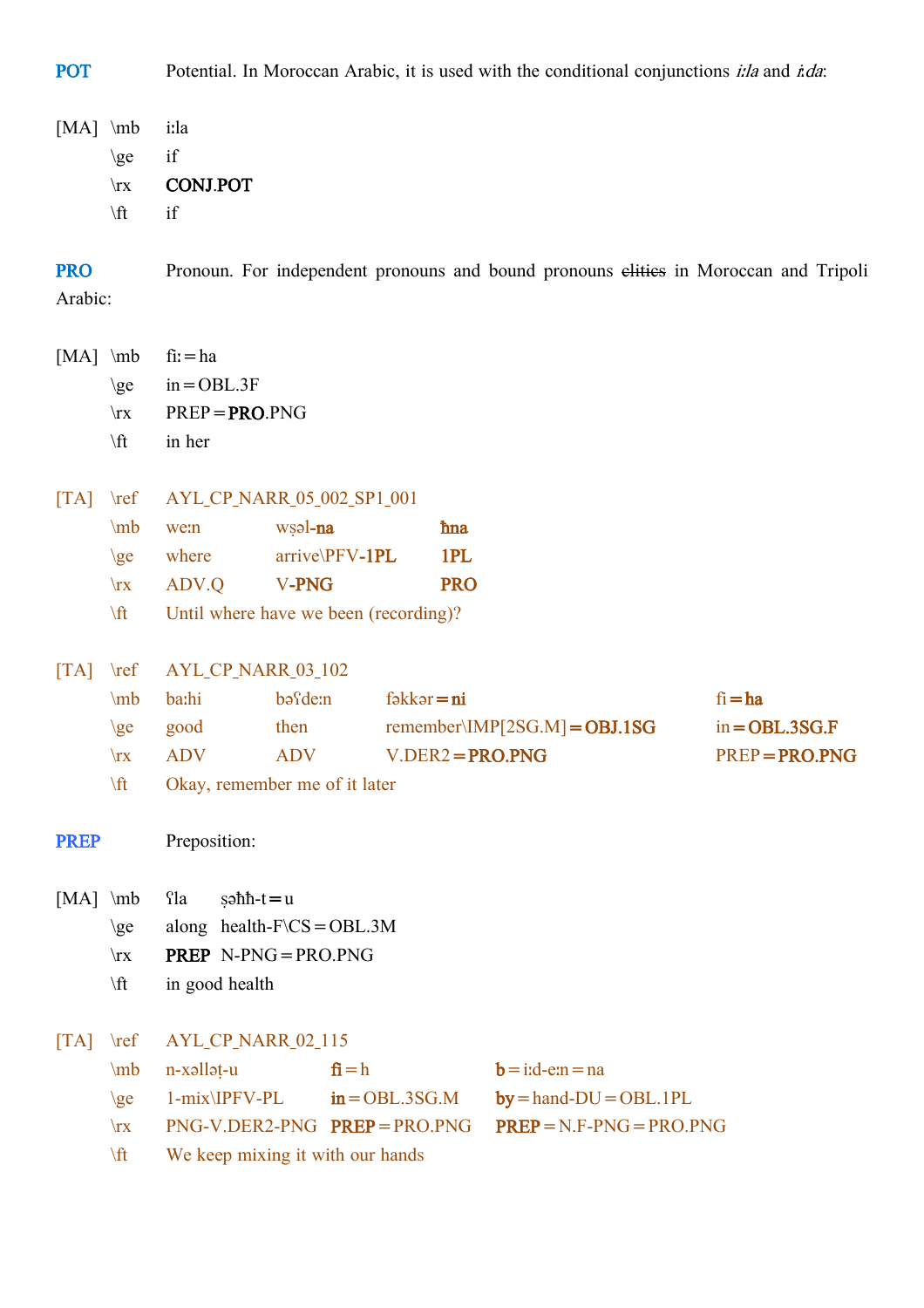PTCL Particle:

[MA]  $\mathbb{M}$  ma t- $\mathbb{J}$  t- $\mathbb{J}$ \ge NEG PNG-V\IPFV-PNG=CL  $\forall$ rx PTCL PNG-V-PNG=CL \ft you won't find it

In Tripoli Arabic, PTCL is used for the continuous negation or in combination with NEG in PTCL.NEG for the discontinuous negation, for the focus marker in PTCL.FOC, and with VOC in PTCL.VOC for the vocative particle.

[TA] \ref AYL CP NARR 05 SP1 180  $\ln b$  əl=fluːs məʃ taqjiːm əl=bnaːdəm  $\geq$  DEF=money\PL NEG.CONT evaluation DEF=human being  $\forall$ rx DET = N PTCL N.M DET = N.M \ft The money is not a way to evaluate a human being [TA] \ref AYL CP NARR\_01\_5 \mb fi i:ta:lja **ma** fi=**f** ba:zi:n \ge in Italy **NEG1** EXS=NEG2 barley\_flour\_gruel \rx PREP N.PR PTCL.NEG COP.EXS=PTCL.NEG N.M \ft In Italy, there is no barley flour gruel [TA] \ref AYL\_CP\_NARR\_05\_SP1\_164 \mb ja flaːn ja flaːn \ge VOC so-and-so VOC so-and-so \rx PTCL.VOC N.M PTCL.VOC N.M \ft Oh so-and-so oh so-and-so

Q Interrogative. In Moroccan Arabic is combined with ADV for interrogative adverbs and with PRO for interrogative pronouns:

[MA] \mb ki:f?  $\ge$  how \rx ADV.Q  $\forall$ ft how? [MA] \mb [kuːn?  $\ge$  who \rx PRO.Q  $\forall$ ft who?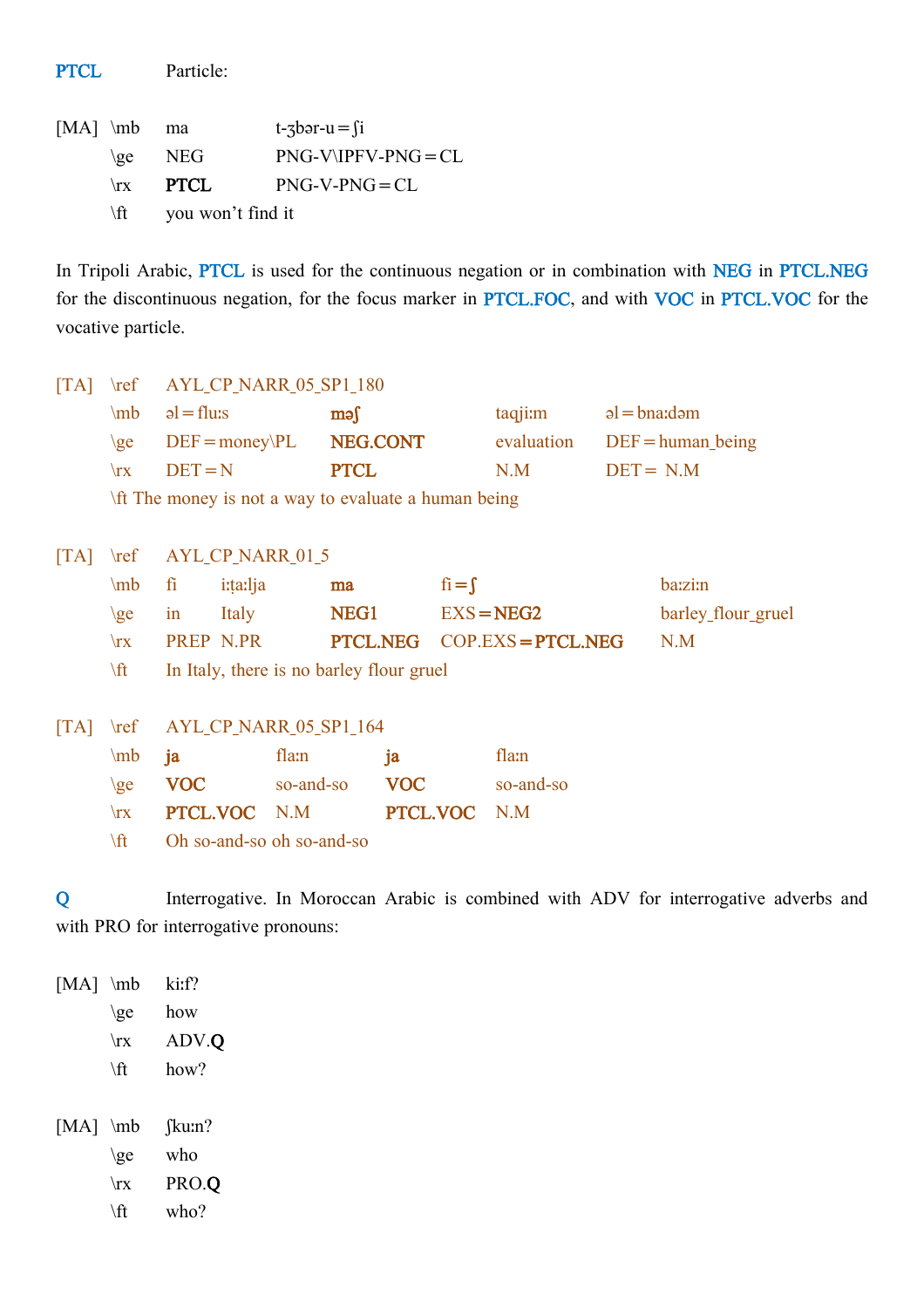[TA] \ref AYL\_CP\_NARR\_05\_SP1\_042

| $\mb{\text{mb}}$ | la:kən      | kirf                         | $b = n$ -rəttəb         | $a = # ##$   |
|------------------|-------------|------------------------------|-------------------------|--------------|
| $\{ge\}$         | but         | how                          | $FUT = 1$ -dispose IPFV | $DEF = # ##$ |
| $\mathbf{x}$     | <b>CONJ</b> |                              | $TAM = PNG-V.DER2$      | $DEF = # ##$ |
| $\sqrt{t}$       |             | But how will I organize the? |                         |              |

For Tripoli Arabic, it is also used in combination with PRO in PRO.DEM:

| $\lceil TA \rceil$                                | $\lvert \text{ref} \rvert$ | AYL_CP_NARR_07_1                 |               |                       |                                                                           |              |                    |      |                      |
|---------------------------------------------------|----------------------------|----------------------------------|---------------|-----------------------|---------------------------------------------------------------------------|--------------|--------------------|------|----------------------|
|                                                   | \mb                        | $\int$ nu                        | ha:da         |                       |                                                                           |              |                    |      |                      |
|                                                   | $\geq$                     | what                             | PROX.M        |                       |                                                                           |              |                    |      |                      |
|                                                   | $\mathbf{x}$               | PRO.Q                            | PRO.DEM       |                       |                                                                           |              |                    |      |                      |
|                                                   | \ft                        | What's this?                     |               |                       |                                                                           |              |                    |      |                      |
|                                                   |                            |                                  |               |                       |                                                                           |              |                    |      |                      |
| QNT                                               |                            | Quantifier:                      |               |                       |                                                                           |              |                    |      |                      |
|                                                   |                            |                                  |               |                       |                                                                           |              |                    |      |                      |
| $\lfloor TA \rfloor$                              | $\lvert \mathbf{r} \rvert$ | AYL_CP_NARR_05_SP1_112           |               |                       |                                                                           |              |                    |      |                      |
|                                                   | \mb                        | $n$ -fbə $\hbar$<br>a:na         |               | $f = \rho l = n a s$  |                                                                           | $kull = hum$ |                    | zerj | basd                 |
|                                                   | $\geq$                     | 1SG<br>$1$ -see\IPFV             |               | $in = DEF = people$   |                                                                           |              | $every = PRO.PNG$  | like | each_other           |
|                                                   | $\mathbf{x}$               | PRO PNG-V                        |               | $PREF = DET = N.PL/F$ |                                                                           |              | $QNT = OBL.3.PL$   |      | PREP PRO.RECP        |
|                                                   | \ft                        | I look at everybody the same way |               |                       |                                                                           |              |                    |      |                      |
|                                                   |                            |                                  |               |                       |                                                                           |              |                    |      |                      |
|                                                   |                            |                                  |               |                       |                                                                           |              |                    |      |                      |
| <b>RECP</b>                                       |                            |                                  |               |                       | Reciprocity. Used for Tripoli Arabic in association with PRO in PRO.RECP. |              |                    |      |                      |
| $\begin{bmatrix} \text{T} \text{A} \end{bmatrix}$ |                            | \ref AYL_CP_NARR_05_SP1_112      |               |                       |                                                                           |              |                    |      |                      |
|                                                   | \mb                        | $n$ -fbə $\hbar$<br>a:na         |               | $f = \rho l = n a s$  |                                                                           | $kull = hum$ |                    | ze:j | bəfd                 |
|                                                   | $\geq$                     | 1SG                              | $1$ -see\IPFV | $in = DEF = people$   |                                                                           |              | $every = PRO.PNG$  | like | each_other           |
|                                                   | $\mathbf{x}$               | PRO PNG-V                        |               | $PREF = DET = N.PL/F$ |                                                                           |              | $QNT = OBL.3.PL$   |      | <b>PREP PRO.RECP</b> |
|                                                   | \ft                        | I look at everybody the same way |               |                       |                                                                           |              |                    |      |                      |
|                                                   |                            |                                  |               |                       |                                                                           |              |                    |      |                      |
| <b>REL</b>                                        |                            |                                  |               |                       | Relative. Used in combination with <b>PRO</b> in <b>PRO, REL</b> :        |              |                    |      |                      |
|                                                   |                            |                                  |               |                       |                                                                           |              |                    |      |                      |
| $\begin{bmatrix} \text{T} \text{A} \end{bmatrix}$ | $\lvert \mathbf{r} \rvert$ | AYL_CP_NARR_04_111               |               |                       |                                                                           |              |                    |      |                      |
|                                                   | \mb                        | $= harrar - a$                   |               | elli                  | $f = w \circ st$                                                          |              | $a = \hbar u$ fr-a |      |                      |
|                                                   | $\geq$                     | $DEF = heat-F$                   |               | <b>REL</b>            | $in = middle$                                                             |              | $DEF = hole-F$     |      |                      |
|                                                   | $\mathbf{x}$               | $DEF = N-PNG$                    |               | <b>PRO.REL</b>        | $PREP = N.M$                                                              |              | $DEF = N-PNG$      |      |                      |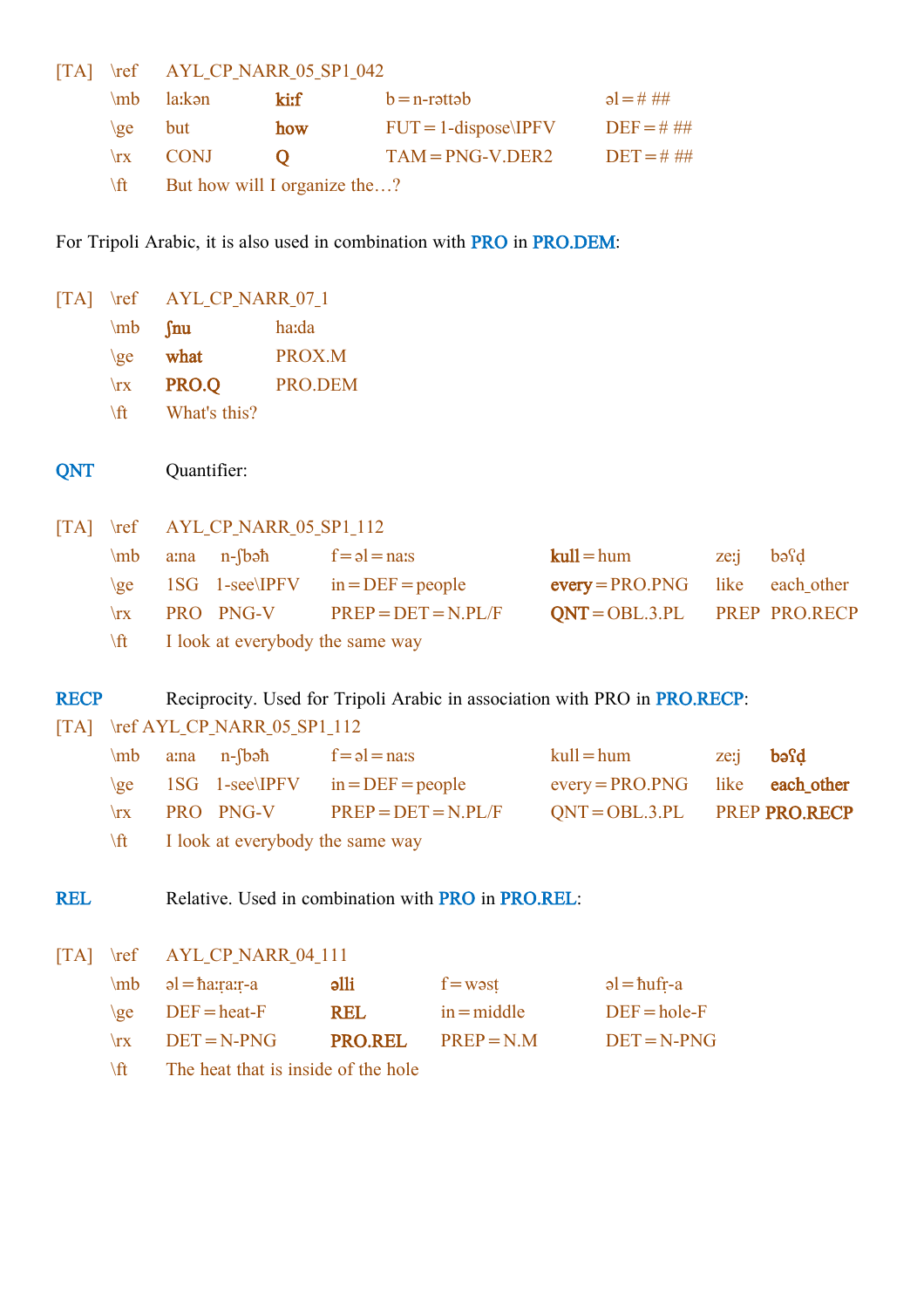SING Singulative, it is used when the suffix  $-a(t)$  has a singulative value:

| $[MA]$ \mb                                        |                                                                                                   | nəml-a                                                |                 |                   |                        |  |  |  |  |  |
|---------------------------------------------------|---------------------------------------------------------------------------------------------------|-------------------------------------------------------|-----------------|-------------------|------------------------|--|--|--|--|--|
|                                                   | $\geq$                                                                                            | ant-F<br>N-PNG.SING                                   |                 |                   |                        |  |  |  |  |  |
|                                                   | $\mathbf{x}$                                                                                      |                                                       |                 |                   |                        |  |  |  |  |  |
|                                                   | $\sqrt{t}$                                                                                        | an ant                                                |                 |                   |                        |  |  |  |  |  |
| $\begin{bmatrix} \text{T} \text{A} \end{bmatrix}$ | $\lvert \mathbf{r} \rvert$                                                                        | AYL_CP_NARR_07_098                                    |                 |                   |                        |  |  |  |  |  |
|                                                   | $\ln b$                                                                                           | $j$ -dir-u = h                                        |                 |                   |                        |  |  |  |  |  |
|                                                   | $\geq$                                                                                            | $3-do\IP FV-PL=OBL.3SG.M$<br>banana-F                 |                 |                   |                        |  |  |  |  |  |
|                                                   | $\mathbf{x}$                                                                                      | N-PNG.SING<br>$PNG-V-PNG = PRO.PNG$                   |                 |                   |                        |  |  |  |  |  |
|                                                   | \ft                                                                                               | They put one banana in it                             |                 |                   |                        |  |  |  |  |  |
| <b>SUP</b>                                        |                                                                                                   | Superlative:                                          |                 |                   |                        |  |  |  |  |  |
| <b>TAM</b>                                        |                                                                                                   | It provides information about tense, aspect and mood: |                 |                   |                        |  |  |  |  |  |
| $[MA]$ \mb                                        |                                                                                                   | $ka = n$ -əm $fi$                                     |                 |                   |                        |  |  |  |  |  |
|                                                   | $\geq$                                                                                            | $REAL = 1-go\IP FV$                                   |                 |                   |                        |  |  |  |  |  |
|                                                   | $\mathbf{x}$                                                                                      | $TAM = PNG-V$                                         |                 |                   |                        |  |  |  |  |  |
|                                                   | $\sqrt{t}$                                                                                        | I go                                                  |                 |                   |                        |  |  |  |  |  |
| $\lceil TA \rceil$                                | $\lvert \mathbf{r} \rvert$                                                                        | AYL_CP_NARR_05_SP1_024                                |                 |                   |                        |  |  |  |  |  |
|                                                   | mb                                                                                                | $b=n-h$ əssəm                                         |                 | $ru \cdot h = i$  | $b = n - t \log$       |  |  |  |  |  |
|                                                   | $\zeta$                                                                                           | $FUT = 1$ -shame\IPFV                                 |                 | $soul = POSS.1SG$ | $FUT = 1$ -go out IPFV |  |  |  |  |  |
|                                                   | $\mathbf{x}$                                                                                      | $TAM = PNG-V.DER2$ $N.F = PRO.PNG$                    |                 |                   | $TAM = PNG-V$          |  |  |  |  |  |
|                                                   | $\sqrt{t}$                                                                                        | I will be ashamed I will leave                        |                 |                   |                        |  |  |  |  |  |
| $\bf V$                                           | Verb. Can be used associated with <b>DER</b> in <b>V.DER</b> for derived forms (see <b>DER</b> ). |                                                       |                 |                   |                        |  |  |  |  |  |
| $[MA] \mb{\in}$                                   |                                                                                                   | $j$ - $\Omega$ :wən-u = ni                            |                 |                   |                        |  |  |  |  |  |
|                                                   | $\geq$                                                                                            | $3-help\IP FV-PL=OBJ.1SG$                             |                 |                   |                        |  |  |  |  |  |
|                                                   | $\mathbf{x}$                                                                                      | $PNG-V.DER3-PNG = PRO.PNG$                            |                 |                   |                        |  |  |  |  |  |
|                                                   | $\sqrt{t}$                                                                                        | they help me                                          |                 |                   |                        |  |  |  |  |  |
| $\lceil TA \rceil$                                | $\lvert \mathbf{r} \rvert$                                                                        | AYL_CP_NARR_05_SP1_024                                |                 |                   |                        |  |  |  |  |  |
|                                                   | $\mb{\text{mb}}$                                                                                  | $b = n-h$ əssəm                                       | ru: $\hbar = i$ |                   | $b = n - t \log$       |  |  |  |  |  |
|                                                   | $\geq$                                                                                            | $FUT = 1$ -shame\IPFV                                 |                 | $soul = POSS.1SG$ | $FUT = 1$ -go_out IPFV |  |  |  |  |  |
|                                                   | $\mathbf{x}$                                                                                      | $TAM = PNG-V.DER2$                                    |                 | $N.F = PRO.PNG$   | $TAM = PNG-V$          |  |  |  |  |  |
|                                                   | $\sqrt{t}$                                                                                        | I will be ashamed I will leave                        |                 |                   |                        |  |  |  |  |  |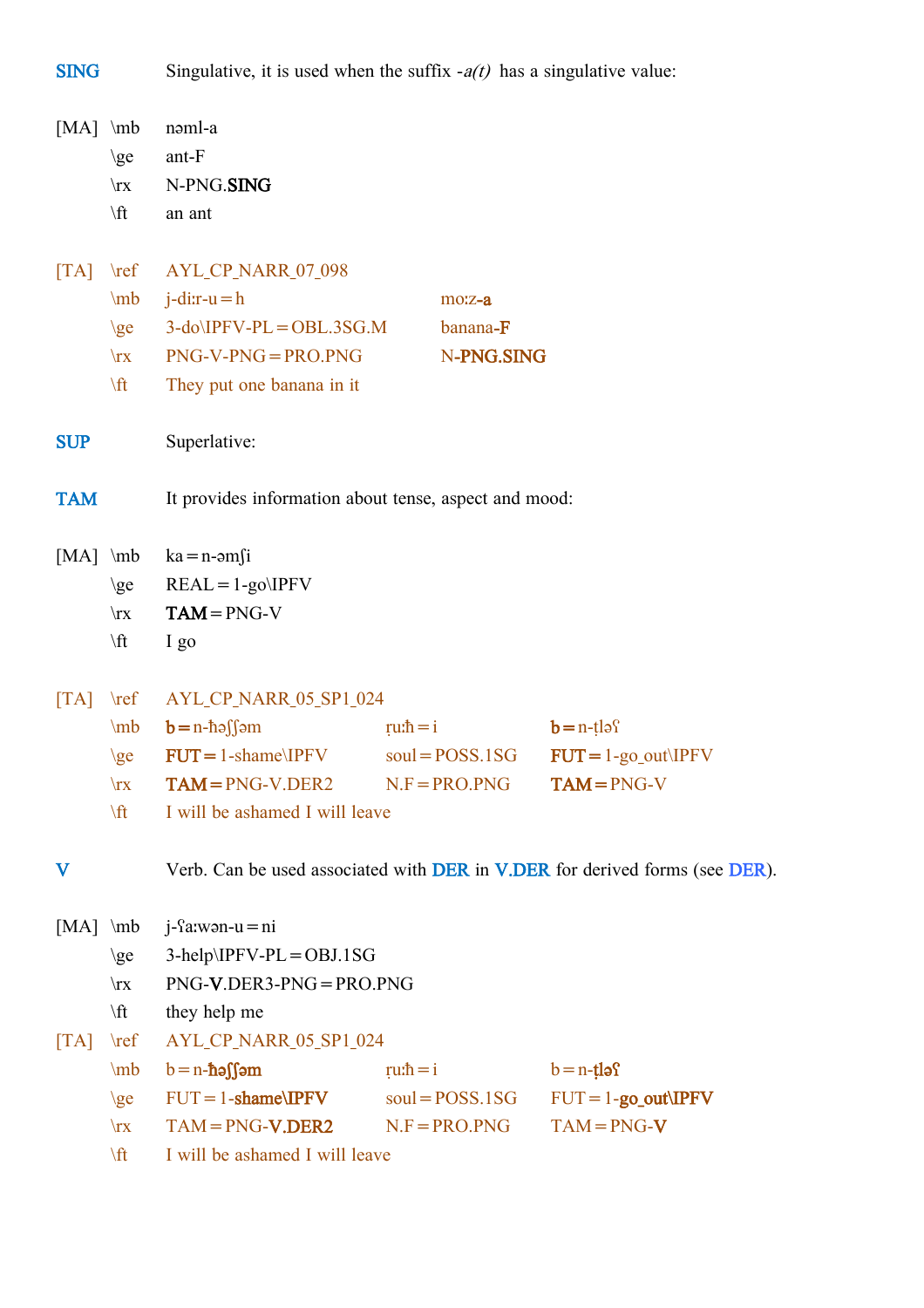VN It is used with verbo-nominal forms like participles:

| $[MA] \mb{\in}$ |                  | ra:39 s-i:n                      |                              |                         |              |  |  |  |
|-----------------|------------------|----------------------------------|------------------------------|-------------------------|--------------|--|--|--|
|                 | $\geq$           | come_back\PTCP.ACT-PL            |                              |                         |              |  |  |  |
|                 | $\mathbf{x}$     | VN                               |                              |                         |              |  |  |  |
|                 | $\forall$ ft     |                                  | we/you/ they are coming back |                         |              |  |  |  |
|                 |                  | [TA] \ref AYL_CP_NARR_04_076     |                              |                         |              |  |  |  |
|                 | $\mb{\text{mb}}$ | wa:ləf-a                         |                              |                         |              |  |  |  |
|                 |                  | \ge burn\PTCP.ACT-F              |                              |                         |              |  |  |  |
|                 | $\mathbf{x}$     | <b>VN-PNG</b>                    |                              |                         |              |  |  |  |
| <b>XXX</b>      |                  | It marks inaudible passages:     |                              |                         |              |  |  |  |
| ###             |                  | It marks truncated words:        |                              |                         |              |  |  |  |
|                 |                  | [TA] \ref AYL_CP_NARR_05_SP1_042 |                              |                         |              |  |  |  |
|                 | \mb              | la:kən                           | ki:f                         | $b = n$ -rəttəb         | $al = # ##$  |  |  |  |
|                 | $\zeta$          | but                              | how                          | $FUT = 1$ -dispose\IPFV | $DEF = # ##$ |  |  |  |
|                 | $\mathbf{x}$     | <b>CONJ</b>                      | Q                            | $TAM = PNG-V.DER2$      | $DEF = # ##$ |  |  |  |
|                 |                  |                                  |                              |                         |              |  |  |  |

#### Selected references on Moroccan Arabic:

Aguadé, Jordi & Elyaacoubi, Mohamed (1995), El dialecto árabe de Skûra (Marruecos). CSIC (Madrid).

- Aguadé, Jordi (1996). « Notas acerca de los preverbios del imperfectivo en árabe dialectal magrebí », EDNA 1, 197-213.
- Aguadé Jordi (2008). « Morocco », in Encyclopedia of Arabic Language & Linguistics, Volume III, K. Versteegh et al (éds.), Brill (Leiden), pp. 287-297.
- Caubet Dominique (1983). La détermination en arabe marocain. Université Paris 7 (Paris).
- Caubet Dominique (1993). L'arabe marocain, tome I : Phonologie et morphosyntaxe, et tome II : Syntaxe et catégories grammaticales, textes. Peeters (Louvain).
- Caubet, D. (1996). "La négation en arabe maghrébin", La négation en berbère et en arabe maghrébin. L'Harmattan (Paris-Montreal).
- Caubet, Dominique (2008). « Moroccan Arabic », in Encyclopedia of Arabic Language & Linguistics, Volume III, K. Versteegh et al (éds.). Brill (Leiden), pp. 273-287.
- Guerrero, Jairo (2015). El dialecto árabe hablado en la ciudad marroquí de Larache. Prensas de la Universidad de Zaragoza (Zaragoza).
- Sánchez, Pablo (2014) El árabe vernáculo de Marrakech : análisis lingüístico de un corpus representativo. Prensas de la Universidad de Zaragoza (Zaragoza).
- Vicente, Ángeles (2000). El dialecto árabe de Anjra (norte de Marruecos). Universidad de Zaragoza (Zaragoza).